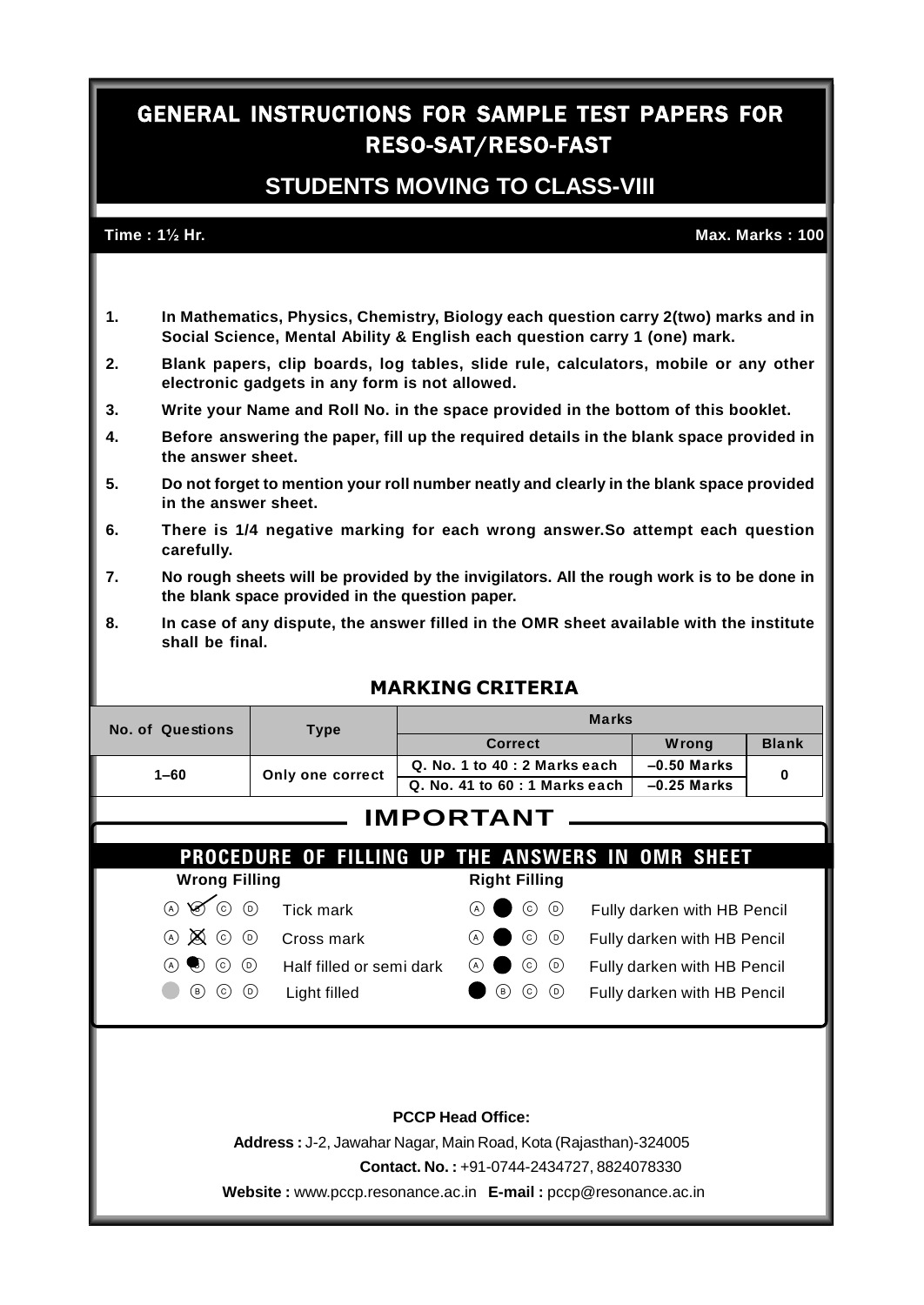| 1. | Simplify:                                                                             |                                             | 5.  | In the following rational numbers, x is a positive<br>integer. Which among these is the least?                                     |                            |
|----|---------------------------------------------------------------------------------------|---------------------------------------------|-----|------------------------------------------------------------------------------------------------------------------------------------|----------------------------|
|    | $\left\{\left(\frac{-1}{4}\right)^2\right\}^{-2}$                                     |                                             |     | (A) $\frac{-x}{3}$                                                                                                                 | (B) $\frac{-x}{4}$         |
|    | (A) 256                                                                               | (B) $\frac{1}{256}$                         |     |                                                                                                                                    |                            |
|    | (C) $\frac{1}{81}$                                                                    | (D) none of these                           |     | (C) $\frac{x}{5}$                                                                                                                  | (D) $\frac{-x}{6}$         |
| 2. | Evaluate : $\left(\frac{2}{5}\right)^3 \times \left(\frac{5}{2}\right)^4 \times 10$ . |                                             | 6.  | If the first, second and the fourth terms of a<br>proportion are 6, 18 and 75 respectively, then<br>its third term is:             |                            |
|    | $(A)$ 25                                                                              | (B) 2.5                                     |     | $(A)$ 25.<br>$(C)$ 15.                                                                                                             | $(B)$ 20.<br>$(D)$ 10.     |
|    | (C) $\frac{3}{5}$                                                                     | $(D)$ 10                                    |     |                                                                                                                                    |                            |
| 3. | $\left(\frac{12}{35}\right)^4$ is equal to :                                          |                                             | 7.  | In unitary method, we first find out the value of<br>the<br>(A) required quantity<br>(B) given quantities                          |                            |
|    | (A) $\frac{2^8 \times 3^4}{5^4 \times 7^4}$                                           | (B) $\frac{2^2 \times 3^1}{5 \times 7}$     |     | (C) unit quantity<br>(D) sum of all quantities                                                                                     |                            |
|    | (C) $\frac{12^4}{7 \times 5}$                                                         | (D) $\frac{4^2 \times 3^2}{7^2 \times 5^2}$ | 8.  | If the cost of five rolls of camera film is Rs.<br>500, then the cost of eight such camera rolls<br>is:                            |                            |
| 4. | A rectangular sheet of paper is 5 $\frac{1}{2}$ cm long                               |                                             |     | (A) Rs 800.<br>(C) Rs 650.                                                                                                         | (B) Rs 700.<br>(D) Rs 600. |
|    | and 10 $\frac{2}{3}$ cm wide. Perimeter of its rectangle                              |                                             | 9.  | The length of a playground is thrice its breadth.<br>If the perimeter of the playground is 240 m, then<br>its length in metres is: |                            |
|    | is:                                                                                   |                                             |     | $(A)$ 60                                                                                                                           | (B) 30                     |
|    | (A) $\frac{57}{3}$ cm                                                                 | (B) $\frac{47}{3}$ cm                       |     | $(C)$ 90                                                                                                                           | $(D)$ 120                  |
|    |                                                                                       |                                             | 10. | If there are x rows of chairs and each row                                                                                         |                            |
|    | (C) $\frac{37}{3}$ cm                                                                 | (D) $\frac{97}{3}$ cm                       |     | contains x <sup>2</sup> chairs. The total number of chairs<br>is:                                                                  |                            |
|    |                                                                                       |                                             |     | (A) x <sup>2</sup>                                                                                                                 | (B) x <sup>3</sup>         |
|    |                                                                                       |                                             |     | (C) x <sup>4</sup>                                                                                                                 | $(D) x^5$                  |

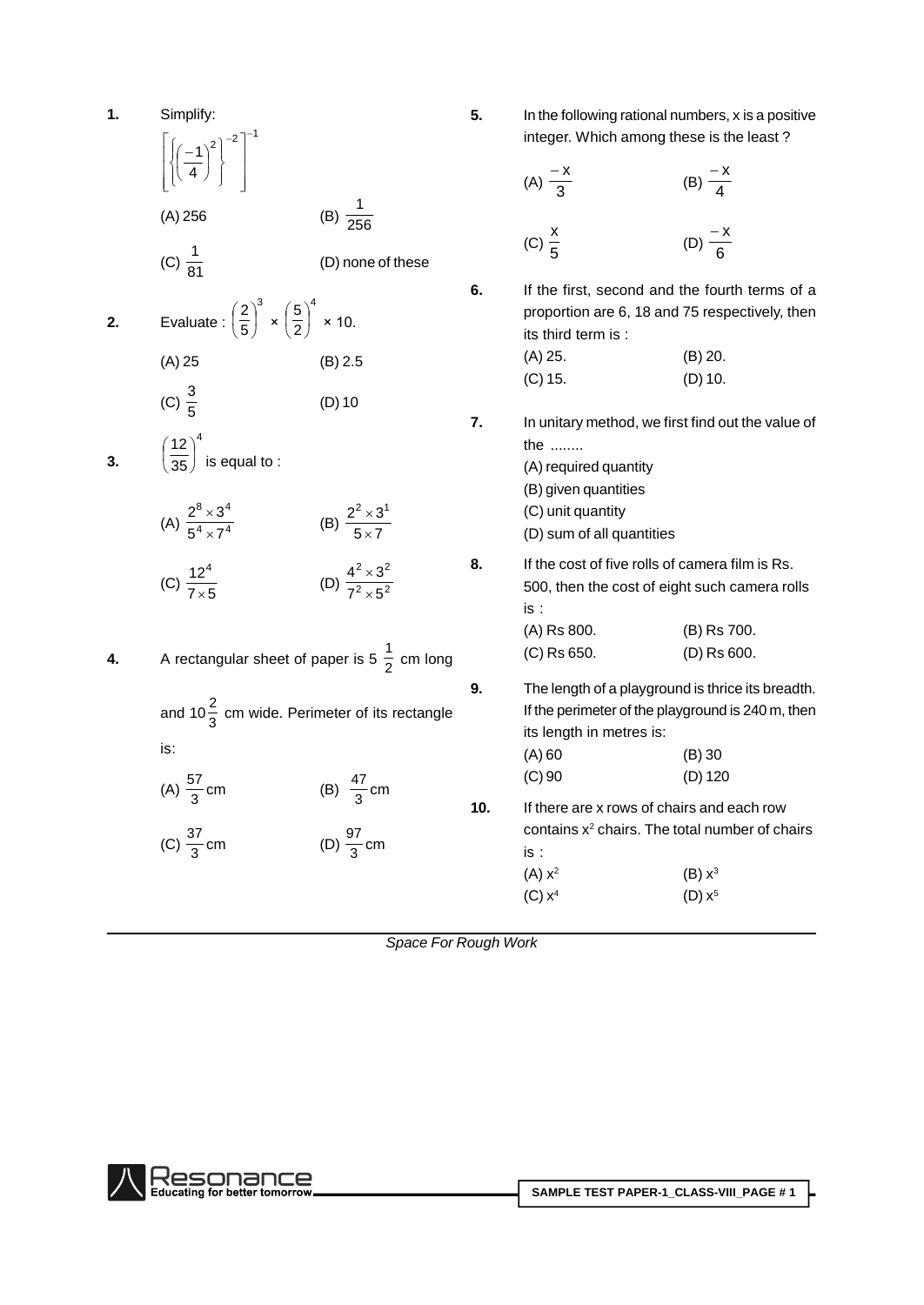| 11. | Which one of the following is the nearest planet<br>to the sun?                                                                                                                          |                     | 19. | Muscular force is exerted by<br>(A) Walls<br>(C) Heavy objects                                                                                      | (B) Muscles<br>(D) Vehicles        |
|-----|------------------------------------------------------------------------------------------------------------------------------------------------------------------------------------------|---------------------|-----|-----------------------------------------------------------------------------------------------------------------------------------------------------|------------------------------------|
|     | (A) Mercury                                                                                                                                                                              | (B) Earth           |     |                                                                                                                                                     |                                    |
|     | (C) Mars                                                                                                                                                                                 | (D) Mars            | 20. | A polished or a shiny surface can act as a:<br>(A) lens.                                                                                            | (B) glass.                         |
| 12. | Materials which allow larger currents to flow                                                                                                                                            |                     |     | (C) mirror.                                                                                                                                         | (D) surface.                       |
|     | through them are called :                                                                                                                                                                |                     |     |                                                                                                                                                     |                                    |
|     | (A) insulators                                                                                                                                                                           | (B) semi-conductors | 21. | We can remove soluble impurities by                                                                                                                 |                                    |
|     | (C) conductors                                                                                                                                                                           | (D) alloys          |     | (A) Sedimentation<br>(C) Distillation                                                                                                               | (B) Decantation<br>(D) Evaporation |
| 13. | A player in long jump ran fast to gain which of                                                                                                                                          |                     |     |                                                                                                                                                     |                                    |
|     | the following physical quantity?                                                                                                                                                         |                     | 22. | Cotton is obtained from                                                                                                                             |                                    |
|     | (A) Energy                                                                                                                                                                               | (B) Impulse         |     | (A) roots of the plant.                                                                                                                             |                                    |
|     | (C) Force                                                                                                                                                                                | (D) Momentum        |     | (B) the balls of the cotton plant.                                                                                                                  |                                    |
|     |                                                                                                                                                                                          |                     |     | (C) stem of the cotton plant.                                                                                                                       |                                    |
| 14. | Which one of the following planets contains the<br>'Great Red Spot'?                                                                                                                     |                     |     | (D) leaves of the plant.                                                                                                                            |                                    |
|     | (A) Saturn                                                                                                                                                                               | (B) Mars            | 23. | Silk fibre is obtained from                                                                                                                         |                                    |
|     | (C) Jupiter                                                                                                                                                                              | (D) Pluto           |     | (A) fruit of a plant.                                                                                                                               | (B) bark of a plant.               |
| 15. | Speed of light in air is :                                                                                                                                                               |                     |     | (C) cocoon of worm                                                                                                                                  | (D) hair of an animal.             |
|     | (A) 300000 km/s                                                                                                                                                                          | (B) 225000 km/s     |     |                                                                                                                                                     |                                    |
|     | (C) 180000 km/s                                                                                                                                                                          | (D) 180000 m/s      | 24. | The paper used in the process of filtration to                                                                                                      |                                    |
| 16. | Wires are used to:                                                                                                                                                                       |                     |     | separate a mixture of sand and water is                                                                                                             |                                    |
|     | (A) stop the flow of current.                                                                                                                                                            |                     |     | (A) butter paper.                                                                                                                                   | (B) plain paper.                   |
|     | (B) connect various components in the circuit.<br>(C) mark the connections.                                                                                                              |                     |     | (C) tissue paper.                                                                                                                                   | (D) filter paper.                  |
|     | (D) know about the direction of current.                                                                                                                                                 |                     |     |                                                                                                                                                     |                                    |
|     |                                                                                                                                                                                          |                     | 25. | The gaseous phase of water vapour changes to                                                                                                        |                                    |
| 17. | Vehicles have:                                                                                                                                                                           |                     |     | the liquid phase by                                                                                                                                 |                                    |
|     | (A) convex mirrors.<br>(B) plane mirrors.                                                                                                                                                |                     |     | (A) evaporation.                                                                                                                                    | (B) condensation.                  |
|     | (C) concave mirrors.                                                                                                                                                                     |                     |     | (C) distillation.                                                                                                                                   | (D) sublimation.                   |
|     | (D) combination of concave and convex mirrors.                                                                                                                                           |                     | 26. |                                                                                                                                                     |                                    |
| 18. | The reason assigned for the formation of day<br>and night on the earth is the :                                                                                                          |                     |     | Special type of substances are used to test<br>whether the given substance is acidic or basic.<br>These substances are known as:<br>(A) Indicators. | (B) Testers.                       |
|     | (A) revolution of the sun around the earth.<br>(B) revolution of the earth around the sun.<br>(C) rotation of the earth on its own axis.<br>(D) revolution of the moon around the earth. |                     |     | (C) Analyzers.                                                                                                                                      | (D) Observers.                     |

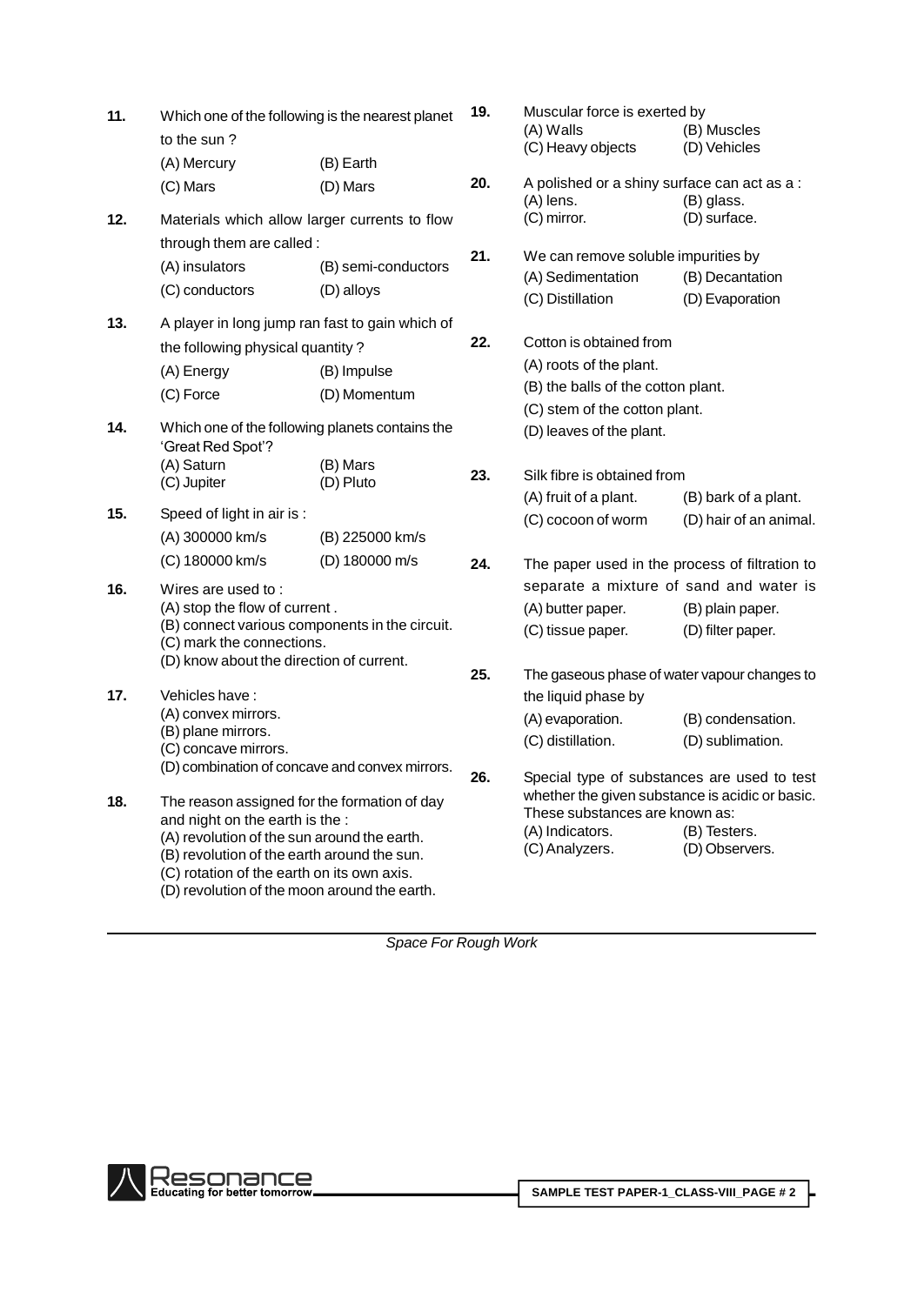| 27. | Galvanisation is a process of depositing a<br>layer of<br>(A) copper on iron.<br>(B) zinc on iron. |                         | 35. | Blood leaving lungs is rich in :<br>(A) oxygen<br>(C) haemoglobin                               | (B) carbon dioxide<br>(D) number of RBC |
|-----|----------------------------------------------------------------------------------------------------|-------------------------|-----|-------------------------------------------------------------------------------------------------|-----------------------------------------|
|     | (C) aluminum on iron.<br>(D) nickel on iron.                                                       |                         | 36. | Tooth decay is caused due to the deficiency<br>of:                                              |                                         |
| 28. | A rare and expensive fibre called cashmere is<br>obtained from                                     |                         |     | (A) vitamin A.<br>(C) iodine.                                                                   | (B) iron.<br>(D) calcium                |
|     | (A) sheep.<br>(C) rabbit.                                                                          | (B) camel.<br>(D) goat. | 37. | When a polythene bag is tied around the leaf<br>of a plant, the water droplets appear on it due |                                         |
| 29. | Chemically Baking soda is                                                                          |                         |     | to:                                                                                             |                                         |
|     | (A) Sodium carbonate                                                                               |                         |     | (A) perspiration.                                                                               | (B) transpiration.                      |
|     | (B) Sodium bicarbonate.                                                                            |                         |     | (C) evaporation.                                                                                | (D) condensation.                       |
|     | (C) Calcium carbonate.<br>(D) Sodium hydroxide.                                                    |                         | 38. | In amoeba absorption of the digested nutrients<br>occurs in :                                   |                                         |
| 30. | The growth of the living organism is a                                                             |                         |     | (A) cytoplasm                                                                                   |                                         |
|     | (A) physical change.                                                                               |                         |     | (B) plasma membrane                                                                             |                                         |
|     | (B) chemical change.                                                                               |                         |     | (C) contractile vacuole                                                                         |                                         |
|     | (C) environmental change.                                                                          |                         |     | (D) pseudopodia                                                                                 |                                         |
|     | (D) social change.                                                                                 |                         | 39. | Which of the following chemical reaction shows<br>the aerobic respiration?                      |                                         |
| 31. | Ogranisms that live on trees are called :                                                          |                         |     | (A) $6CO_2 + 6H_2O \longrightarrow C_6H_{12}O_6 + 6O_2$                                         |                                         |
|     | (A) arial                                                                                          | (B) arboreal            |     | $(B) C6H10O2 + 6 O2$ $\longrightarrow$ 6 CO <sub>2</sub> + 5H <sub>2</sub> O + 674              |                                         |
|     | (C) terrestrial                                                                                    | (D) aquatic             |     | <b>KCal</b>                                                                                     |                                         |
|     |                                                                                                    |                         |     | (C) $C_6H_{12}O_6 + 6O_7$ + 6CO <sub>2</sub> + 6H <sub>2</sub> O + 678                          |                                         |
| 32. | Soil erosion due to running water can be                                                           |                         |     | <b>KCal</b>                                                                                     |                                         |
|     | checked by:                                                                                        |                         |     | $(D) C6H12O6 + 6 O2$ $\longrightarrow$ 6H <sub>2</sub> CO <sub>3</sub>                          |                                         |
|     | (A) animal grazing                                                                                 | (B) afforestation       |     |                                                                                                 |                                         |
|     | (C) building reservoirs                                                                            | (D) deforestation       | 40. | Valves that direct the flow of blood only in one<br>direction are present in :                  |                                         |
| 33. | Ptyalin enzyme is secreted by :                                                                    |                         |     | (A) arteries.                                                                                   | (B) veins.                              |
|     | (A) Salivary gland                                                                                 | (B) Mouth               |     | (C) capillaries.                                                                                | (D) none of these                       |
|     | (C) Oesophagus                                                                                     | (D) Stomach             |     |                                                                                                 |                                         |
|     |                                                                                                    |                         | 41. | The foundation of Rashtrakutas dynasty was                                                      |                                         |
| 34. | Leaves respire with the help of :<br>(A) Lenticles                                                 | (B) Stomata             |     | laid down by:                                                                                   |                                         |
|     | (C) Plasmodesmata                                                                                  | (D) Cuticle             |     | (A) Amoghavarsha-l                                                                              | (B) Dantidurga                          |
|     |                                                                                                    |                         |     | (C) Indra-III                                                                                   | (D) Krishna-I                           |
|     |                                                                                                    |                         |     |                                                                                                 |                                         |

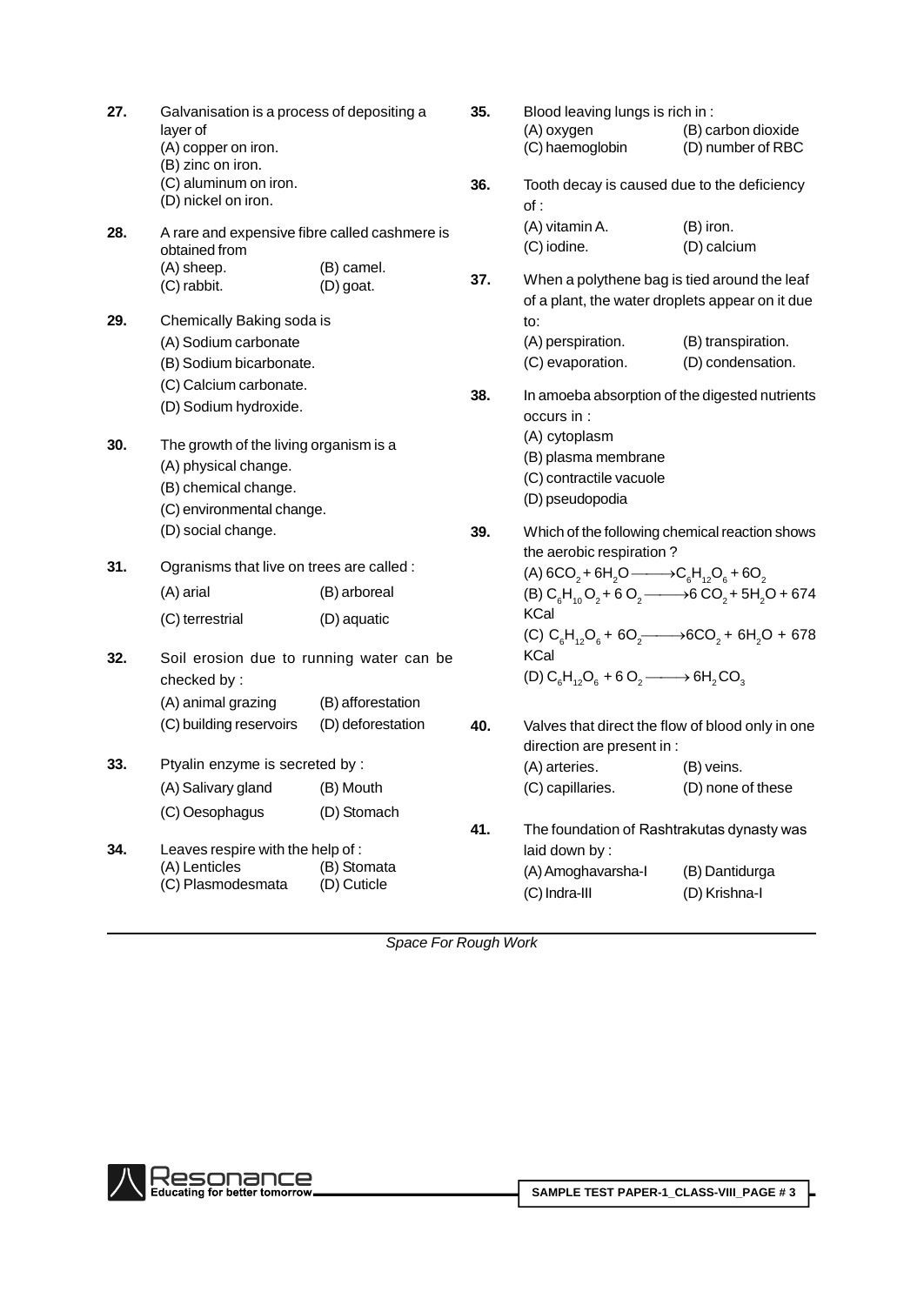| 42. | Iltutmish was succeded by his daughter:<br>(A) Jaziya in 1236.<br>(B) Raziya in 1236.<br>(C) Sultana in 1236.<br>(D) Jhan Ara in 1236.                                                                              |                             | 49.<br>50.                                     | An example of a star is :<br>(A) Moon.<br>(C) Earth.<br>Election is a :<br>(A) name of a public office.<br>(B) decision making process. | $(B)$ Sun.<br>(D) Jupiter.                 |  |  |
|-----|---------------------------------------------------------------------------------------------------------------------------------------------------------------------------------------------------------------------|-----------------------------|------------------------------------------------|-----------------------------------------------------------------------------------------------------------------------------------------|--------------------------------------------|--|--|
| 43. | One of the healthiest countries in South<br>America is<br>(A) Argentina.                                                                                                                                            | (B) Brazil.                 |                                                | (C) voters place.<br>(D) counting of votes.                                                                                             |                                            |  |  |
|     | (C) Venezuela.                                                                                                                                                                                                      | (D) Costa Rica.             |                                                | Directions: (51 to 52) Find the missing term:                                                                                           |                                            |  |  |
| 44. | How the status of Women can be improved<br>in the society?<br>(A) Through education<br>(B) Financial Assistance<br>(C) Denying them social recognition<br>(D) Providing them limited number of job<br>opportunities |                             |                                                | 1, 3, 7, 13, ?<br>$(A)$ 19<br>(C) 21<br>GRPT, HSQS, ITRR, ?, KVTP, LWUO<br>(A) USJQ<br>(C) JSQR                                         | (B) 23<br>$(D)$ 25<br>(B) QSUJ<br>(D) JUSQ |  |  |
|     |                                                                                                                                                                                                                     |                             | Directions: (53 & 54) Find the wrong term (s): |                                                                                                                                         |                                            |  |  |
| 45. | Large scale production was possible because<br>of:<br>(A) information revolution.<br>(B) industrial revolution.<br>(C) silver revolution.                                                                           |                             | 53.<br>54.                                     | 3, 9, 27, 82, 243<br>$(A)$ 27<br>(C) 82<br>EPU, FQW, GRX, HSY, ITZ                                                                      | $(B)$ 54<br>$(D)$ 162                      |  |  |
|     | (D) white revolution.                                                                                                                                                                                               |                             |                                                | (A) FQW                                                                                                                                 | $(B)$ EPU                                  |  |  |
| 46. | Type of rock containing fossils of plants,<br>animals and other microorganisms that once<br>lived on them is:<br>(A) sandstone.<br>(C) basalt.                                                                      | (B) granite.<br>(D) marble. | 55.                                            | $(C)$ GRX<br>$k$ $\_$ mk $\_$ lmkkl $\_$ kk $\_$ mk<br>(A) Iklm<br>$(C)$ lkmm                                                           | (D) HSY<br>(B) lkmk<br>(D) lkml            |  |  |
| 47. | From the following an example of the endogenic                                                                                                                                                                      |                             |                                                | Direction(56 to 60) Tick the correct alternative-                                                                                       |                                            |  |  |
|     | force is:<br>(A) River<br>(C) Wind                                                                                                                                                                                  | (B) Volcano<br>(D) Glacier  | 56.                                            | Where? Which hairdresser did you<br>go to?<br>(A) Did you cut your hair                                                                 |                                            |  |  |
| 48. | The product that is not provided by animals<br>is:<br>(A) Meat<br>(C) Milk                                                                                                                                          | (B) Cotton<br>(D) Silk      |                                                | (B) Have you cut your hair<br>(C) Did you have cut your hair<br>(D) did you have your hair cut                                          |                                            |  |  |

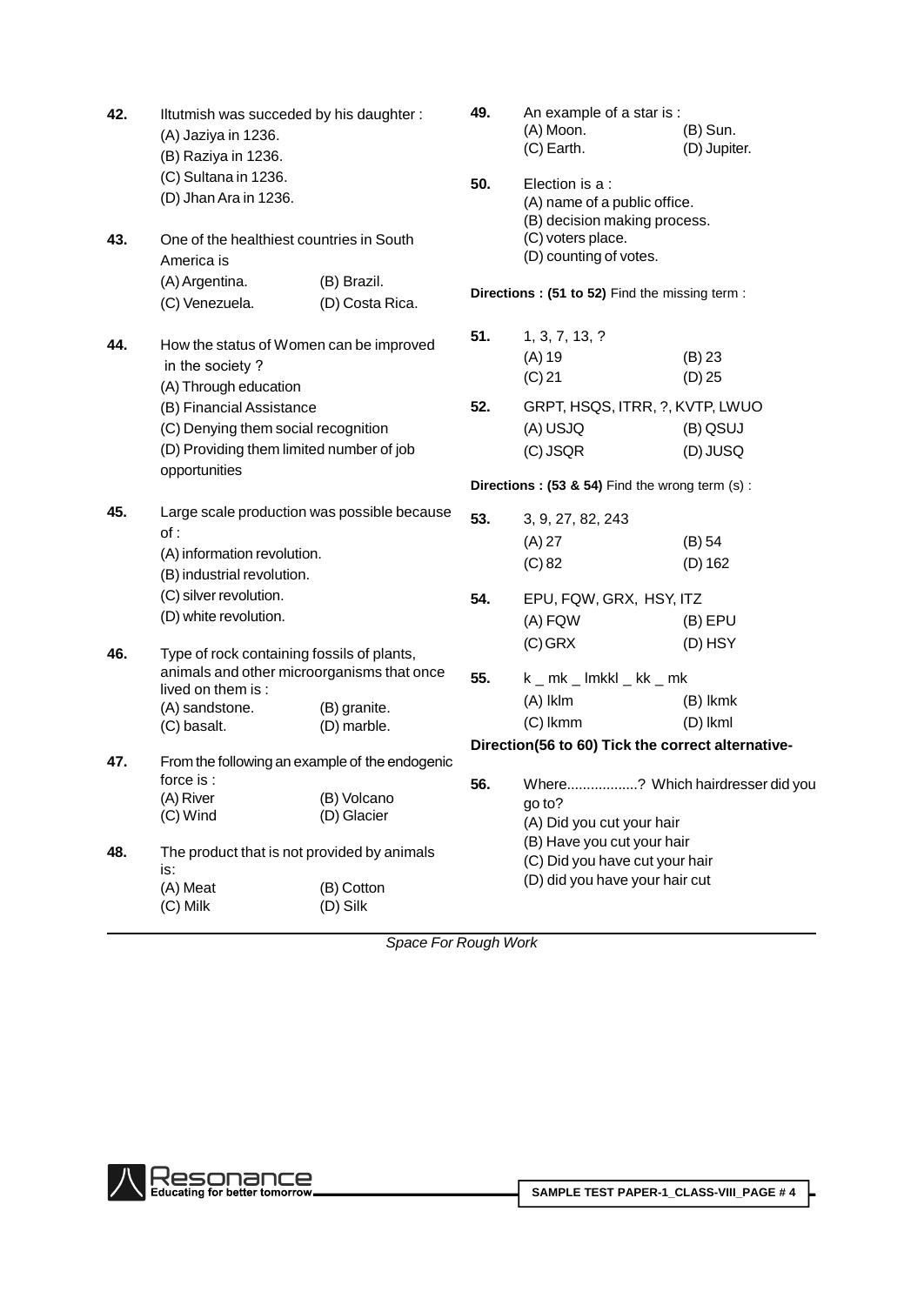- **57.** Hello Jim. I didn't expect to see you today. Sonia **59.** .<br>Hello Jim. I didn't expect to se<br>said you ……………..ill.
	- (A) are (B) were (C) was (D) should be
		-
- **58.** Ann ÖÖÖÖÖÖ..and left.
	- (A) said goodbye to me
	- (B) said me goodbye (C) told me goodbye
	- (D) None of these
- 'How..............?' 'Nobody knows'.
- (A) happened the accident
- (B) did happen the accident
- (C) did the accident happen
- (D) None of these
- **60.** The police officer stopped us and asked us whereÖÖÖÖÖÖÖÖÖ
	- (A) were we going (B) are we going
	- (C) we are going (D) we were going

**KEY**

| Ques. |    | ◠              | ∽<br>w |    | ю      | O                 |        | О                         |    | 10 |        | 12 | 13 | 14           | 15     |
|-------|----|----------------|--------|----|--------|-------------------|--------|---------------------------|----|----|--------|----|----|--------------|--------|
| Ans.  | B  | $\overline{A}$ | A      |    | A      | $\mathsf{\Gamma}$ | ⌒<br>ັ | $\boldsymbol{\mathsf{A}}$ | ັ  | В  | A      | ັ  | A  | ⌒<br>ັ       | A      |
| Ques. | 16 | 17             | 18     | 19 | 20     | 21                | 22     | 23                        | 24 | 25 | 26     | 27 | 28 | 29           | 30     |
| Ans.  | B  | A              | ⌒<br>ັ | B  | ⌒<br>ັ | D                 | B      | ⌒<br>ັ                    |    | в  | A      | в  | D  | B            | В      |
| Ques. | 31 | 32             | 33     | 34 | 35     | 36                | 37     | 38                        | 39 | 40 | 41     | 42 | 43 | 44           | 45     |
| Ans.  | B  | B              | A      | B  | A      | D                 | B      | $\mathsf{A}$              | ັ  | B  | B      | B  | D  | $\mathsf{A}$ | В      |
| Ques. | 46 | 47             | 48     | 49 | 50     | 51                | 52     | 53                        | 54 | 55 | 56     | 57 | 58 | 59           | 60     |
| Ans.  | Α  | B              | B      | В  | B      | ⌒<br>ັ            | D      | ⌒<br>ັ                    | B  |    | n<br>◡ | в  | Α  | ⌒<br>ັ       | n<br>◡ |

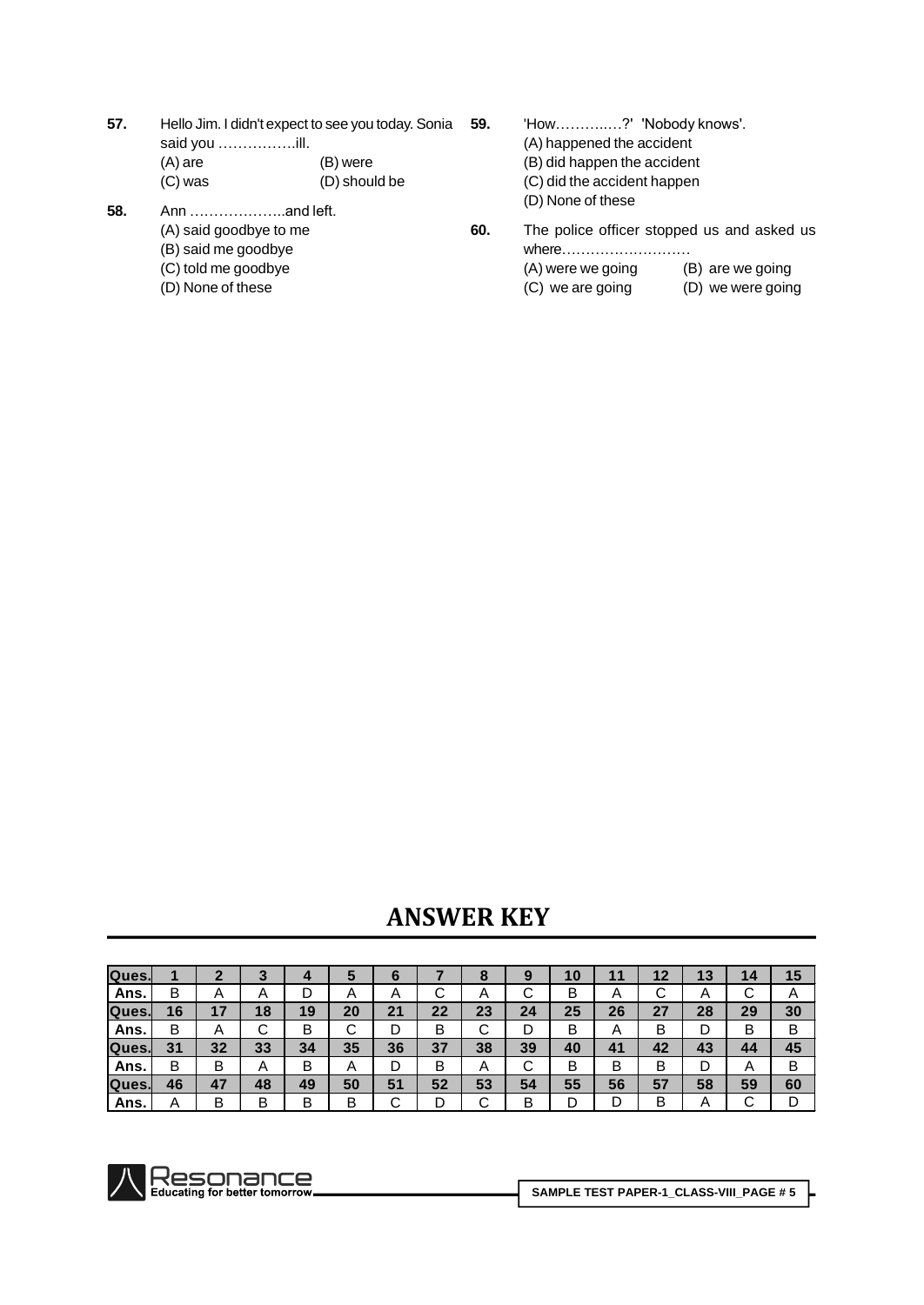| 1. |              | If area of a circle $A_1$ is 25 times the area of a     |  |
|----|--------------|---------------------------------------------------------|--|
|    |              | circle $A_{2}$ , then ratio of their circumference is : |  |
|    | (A) 1:5      | (B) 5:1                                                 |  |
|    | $(C)$ 25 : 1 | (D) 1: 25                                               |  |

**2.** The area of a trapezium is 180 cm<sup>2</sup> and its height is 12 cm. If one of the parallel sides is double that of the other, then the length of two parallel sides in cm are :

| $(A)$ 20, 40 | (B) 15, 30   |
|--------------|--------------|
| $(C)$ 10, 20 | $(D)$ 10, 10 |

- **3.** Median of the values 37,31, 42, 43, 46, 25, 39, 45, 32 is : (A) 29 (B) 39 (C) 37 (D) None of these
- **4.** If  $A : B = 3 : 4, B : C = 2 : 3$  then  $A : C =$  $(A) 1 : 2$  (B)  $5 : 3$  $(C) 1 : 3$   $(D) 2 : 3$
- **5.** The sum of one half, one third and one fourth of a number exceed the number itself by 12.<br>The number is : (A) 72 (B) 144 (C) 180 (D) 244
- **6.** Length of a rectangle is 2 m more than twice its breadth. If the perimeter of the rectangle is **13.** 58 m. Find its length and breadth.  $(A)$  Length = 20 m and breadth = 9 m
	- (B) Length = 19 m, breadth = 10 m  $14.$
	- $(C)$  Length = 17 m, breadth = 12 m
	- (D) Length =  $18 \text{ m}$ , breadth =  $11 \text{ m}$
- **7.** The ratio of the area of a square to that of the **15.** square drawn on its diagonal is :  $(A) 1 : 1$  (B) 1 : 2  $(C) 1 : 3$   $(D) 1 : 4$
- **8.** Diagonal DB of a rhombus ABCD is equal to (○, 1 : ○)<br>Diagonal DB of a rhombus ABCD is equal to<br>one of its sides. The values of ∠A is :



**9.** How many numbers are known up till now which is even as well as prime.

these

(A)Two (B) Five (C) One (D) Zero 

Find : 
$$
\left[6^{-1} + \left(\frac{3}{2}\right)^{-1}\right]^{-1} = ?
$$
  
\n(A)  $\frac{2}{3}$  \t(B)  $\frac{5}{6}$   
\n(C)  $\frac{6}{5}$  \t(D) None of the

(A) has filament

**10.** 

**11.** 

(B) has an electromagnet

(C) works on heating effect of current

- (D) can be used as a switch
- **12.** When the switch is in the off state : (A) the circuit from the positive terminal of the battery to the negative terminal is complete (B) the circuit is said to be open circuit. (C) current flows throughout the circuit instantaneously (D) the circuit is close circuit 13. The value of 32°F in centigrade scale is :<br>**13.** The value of 32°F in centigrade scale is :

(B) the encall is close encall<br>The value of 32°F in centigrade scale is :<br>(A) 0 °C (B) 10 °C The value of 32°F in centigrade scale is :<br>
(A) 0 °C (B) 10 °C<br>
(C) 20 °C (D) 30 °C

- Sweating causes cooling by : (A) conduction (B) radiation (C) convection (D) evaporation
- **15.** Sunlight consists of : (A) black colour only (B) five colours
	- (C) seven colours
	- (D) blue colour
- **16.** When an image is obtained by a plane mirror, left side of the object appears to be : (A) The left side of the image (B) The right side of the image (C) The top of the image
	- (D) The bottom of the image

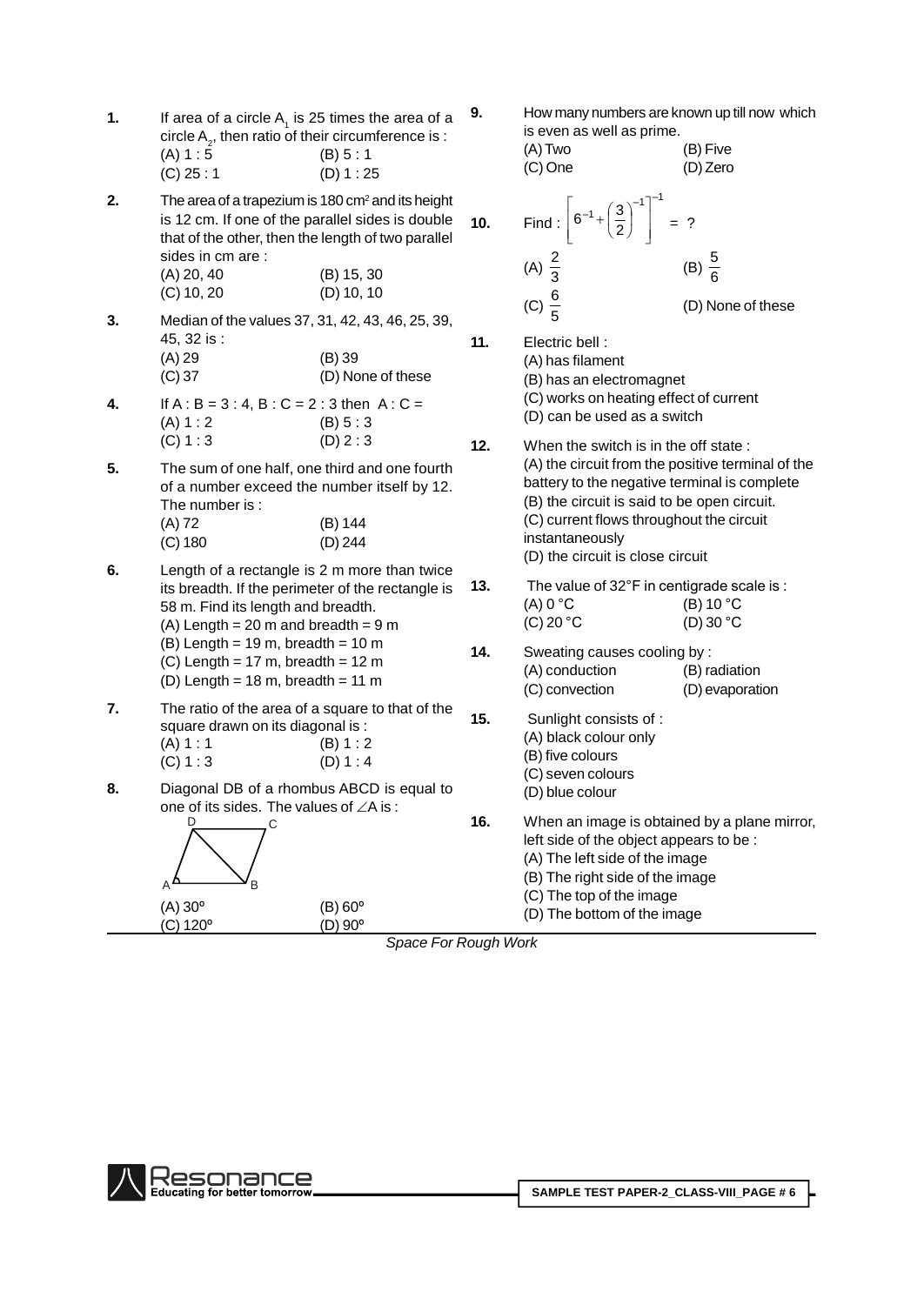| 17. | An electric fuse is based on the :<br>(A) Heating effect of current<br>(B) Chemical effect of current<br>(C) Magnetic effect of current<br>(D) None of these |                                       |     | A substance that can destroy a cloth or wood<br>is:<br>(A) acid<br>$(C)$ (A) and (B) both                                        | (B) water<br>(D) Salt                                 |  |  |
|-----|--------------------------------------------------------------------------------------------------------------------------------------------------------------|---------------------------------------|-----|----------------------------------------------------------------------------------------------------------------------------------|-------------------------------------------------------|--|--|
| 18. | Human body temperature is normally :<br>$(A) 32$ °F<br>(C) 100.4°F                                                                                           | $(B) 0$ °F<br>(D) 98.6°F              | 27. | The process of obtaining jute fibres from its stem<br>is known as<br>(A) bales                                                   | (B) gunning                                           |  |  |
| 19. | Light shows:<br>(A) Random propagation<br>(B) Curvilinear propagation<br>(C) Rectilinear propagation<br>(D) None of these                                    |                                       | 28. | (C) bobbing<br>The burning of carbon with oxygen is a<br>(A) physical change.<br>(B) chemical change.<br>(C) geographical change | (D) retting                                           |  |  |
| 20. | In 10 minutes, a car with speed of 60 kmh <sup>-1</sup><br>travels a distance of :<br>$(A)$ 6 km                                                             | (B) 600 km                            | 29. | (D) environmental change.<br>Now a days many of the automobiles are using                                                        |                                                       |  |  |
| 21. | $(C)$ 10 km<br>The acidic soil is not good for healthy growth of<br>plants. This type of soil is neutralized by add-<br>ing                                  | $(D)$ 7 km                            |     | CNG (Compressed Natural Gas) to minimize<br>pollution. The CNG is mainly -<br>(A) methane<br>(C) nitrogen                        | (B) butane<br>(D) hydrogen                            |  |  |
| 22. | (A) hydrochloric acid to the soil<br>(B) calcium oxide (CaO) to the soil<br>(C) sodium oxide to the soil<br>(D) formic acid to the soil<br>Wool is a / an    |                                       | 30. | The water vapours deposit as water droplets on<br>a cooler plate covering the vessel by the<br>process of -<br>(A) evaporation   | (B) melting                                           |  |  |
|     | (B) artificial fibre<br>(C) animal fibre<br>(D) plant fibre                                                                                                  | (A) fibre obtained from cocoon        |     | (C) condensation<br>Villi are present in :<br>(A) Stomach<br>(C) Large intestine                                                 | (D) freezing<br>(B) Oesophagus<br>(D) Small intestine |  |  |
| 23. | The science of raising silk worms to obtain silk<br>is known as -<br>(A) apiculture.<br>(C) horticulture.                                                    | (B) sericulture.<br>(D) pisciculture. | 32. | In mammals the body cavity is partitioned into<br>thoracic and abdominal parts by<br>(A) liver                                   | (B) lungs                                             |  |  |
| 24. | Process of removing wool from a sheep is called<br>(A) Weaving.<br>(C) Spinning.                                                                             | (B) Shearing.<br>(D) Ginning.         | 33. | $(C)$ ribs<br>Loss of water from the tips of leaves is called -<br>(A) guttation                                                 | (D) diaphragm<br>(B) transpiration                    |  |  |
| 25. | The acid present in our stomach which helps in<br>digestion of food is:<br>(A) acetic acid<br>(B) formic acid<br>(C) hydrochloric acid<br>(D) tartaric acid  |                                       | 34. | (C) respiration<br>Fertilisation of an ovum with a sperm takes place<br>in -<br>(A) fallopian tube<br>(C) cervix                 | (D) bleeding<br>(B) uterus<br>(D) vagina              |  |  |
|     |                                                                                                                                                              | Conno For Dough World                 |     |                                                                                                                                  |                                                       |  |  |

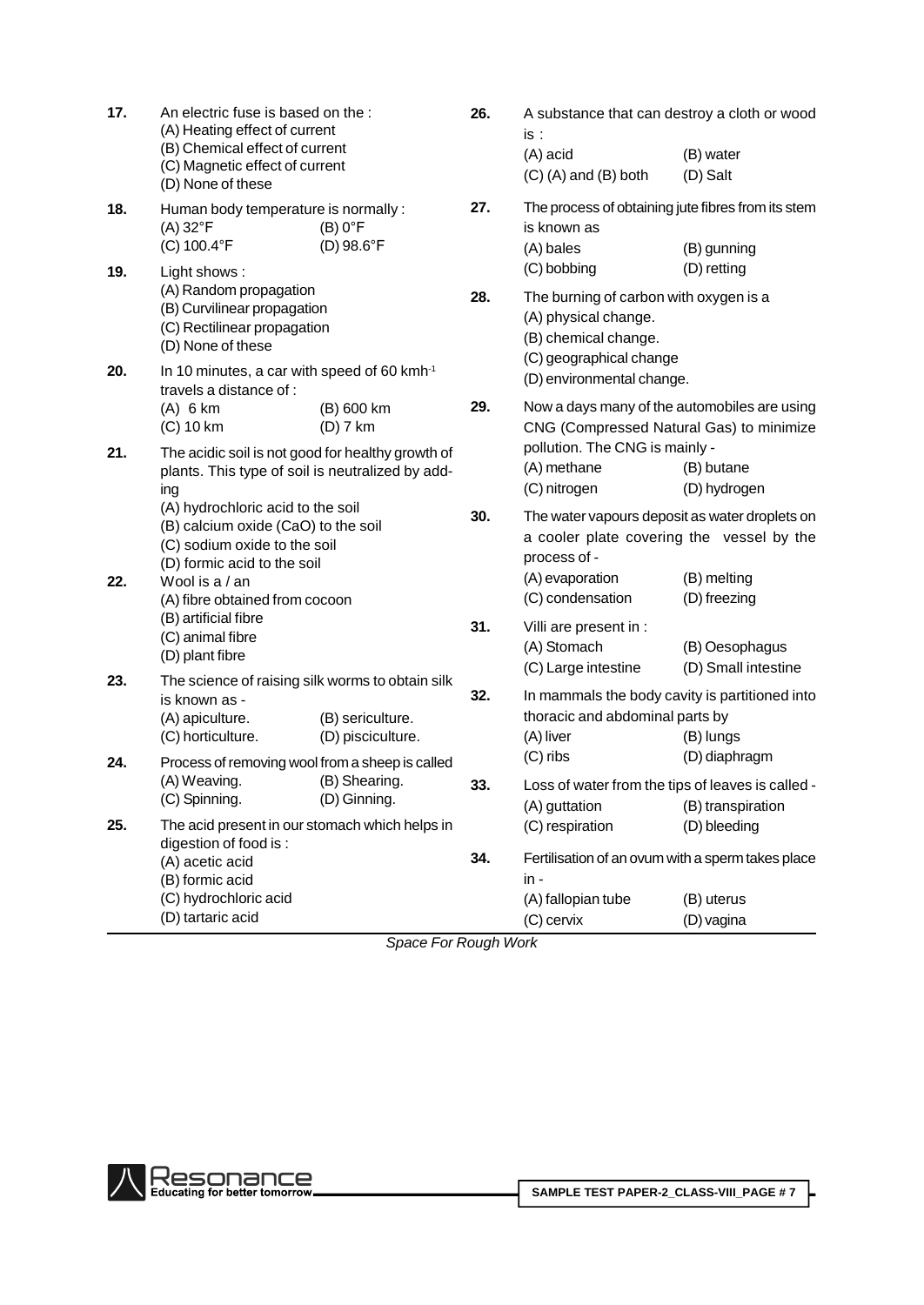| 35. | During light reaction of photosynthesis<br>(A) production of ATP occurs<br>(B) production of NADPH <sub>2</sub> occurs<br>(C) photolysis of water occurs |                               | 44. | Mehrangarh fort is situated at :<br>(A) Jaipur<br>(C) Chittor                                                                | (B) Jodhpur<br>(D) Bikaner                                 |  |
|-----|----------------------------------------------------------------------------------------------------------------------------------------------------------|-------------------------------|-----|------------------------------------------------------------------------------------------------------------------------------|------------------------------------------------------------|--|
| 36. | (D) all of the above.<br>In amoeba absorption of the digested nutrients<br>occurs in<br>(A) cytoplasm                                                    |                               | 45. | A place where documents & manuscripts are<br>stored is known as :<br>(A) Library<br>(C) Archive                              | (B) Bookstore<br>(D) Record                                |  |
|     | (B) plasma membrane<br>(C) contractile vacuole<br>(D) pseudopodia                                                                                        |                               | 46. | The point on the earth's surface vertically above<br>the seismic focus is called :<br>(A) Richter point<br>(C) Starting Zone | (B) Epicenter<br>(D) Tremor                                |  |
| 37. | Full form of E.C.G. is<br>(A) electrochlorogram<br>(B) electrocardiogram<br>(C) electrocardiograph<br>(D) electrochlorograph                             |                               | 47. | Television images travel huge distance<br>through:<br>(A) Satellite<br>$(C)$ Both $(A)$ and $(B)$                            | (B) Cables<br>(D) None of these                            |  |
| 38. | Binary fission is the most common mode of<br>reproduction in<br>(A) Protozoa                                                                             |                               | 48. | International women's day is celebrated on :<br>$(A)$ 8 <sup>th</sup> March<br>(C) 9 <sup>th</sup> March                     | $(B)$ 10 <sup>th</sup> March<br>(D) 16 <sup>th</sup> March |  |
|     | (B) Bacteria<br>(C) Fungi<br>(D) Both A and B are correct                                                                                                |                               | 49. | Who founded the state of Hyderabad:<br>(A) Saadat Khan<br>(B) Nizam-ul-Mulk Asaf Jahan                                       |                                                            |  |
| 39. | An example of a parasitic plant is -<br>(A) Cuscuta<br>(C) Pitcher plant                                                                                 | (B) Alga<br>(D) Lichen        | 50. | (C) Farrukh Siyar<br>(D) Murshid Quli Khan<br>Which temple was built by king Rajarajadeva:                                   |                                                            |  |
| 40. | Photosynthesis is a -<br>(A) artificial<br>(B) chemical process.<br>(C) manmade process.                                                                 |                               |     | (A) Rajarajeshvara<br>(B) Kandariya Mahadev<br>(C) Khajuraho<br>(D) All of the above                                         |                                                            |  |
|     | (D) physical process.                                                                                                                                    |                               |     | Directions: (51) Find the missing numbers:                                                                                   |                                                            |  |
| 41. | Mid day meal scheme was introduced in -<br>(A) Rajasthan<br>(C) Andhra Pradesh                                                                           | (B) Tamilnadu<br>(D) Kerala   | 51. | 8<br>4<br>6<br>6<br>1.<br>5<br>0                                                                                             | 0<br>2                                                     |  |
| 42. | Mahar was a untouchable caste of:<br>(A) Bengal<br>(C) Punjab                                                                                            | (B) Kerala<br>(D) Maharashtra |     | $\overline{7}$<br>4<br>$(A)$ 12<br>$(C)$ 11                                                                                  | 2<br>$(B)$ 10<br>$(D)$ 0                                   |  |
| 43. | Nadir Shah was the ruler of:<br>(A) Egypt<br>(C) China                                                                                                   | (B) Iran<br>(D) Afghanistan   |     |                                                                                                                              |                                                            |  |

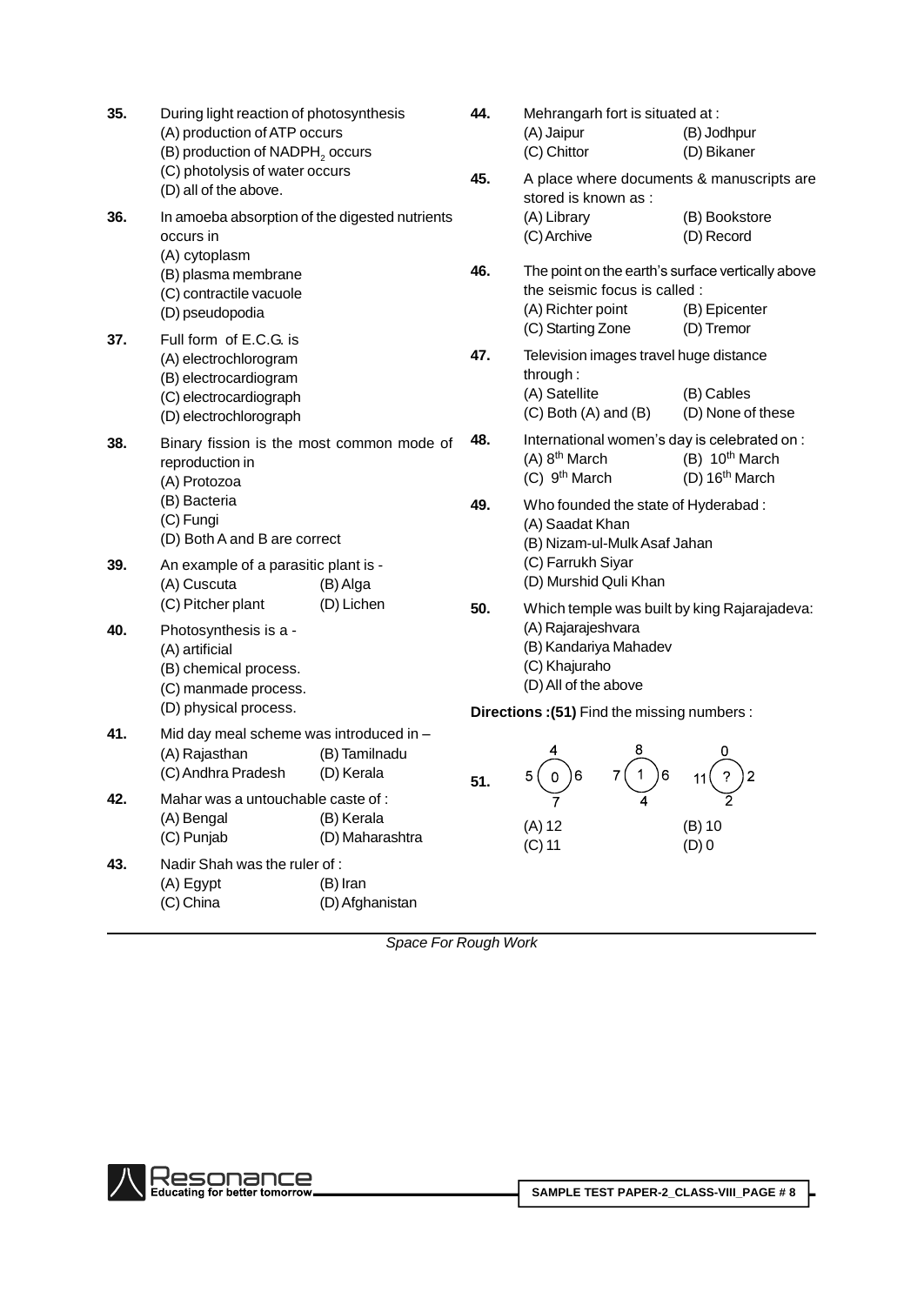**52.** How many times the same number comes three **Direction(56 to 60):Tick the correct alternative** times one after the other ? 958539963685444639902081364293569666

| $(A)$ 1 | $(B)$ 3 |
|---------|---------|
| $\sim$  | $\sim$  |

- $(C) 2$  (D) 0
- **53.** Pointing to a photograph, a lady tells Amit, am the only daughter of this lady and her so is your material uncle." How is the speake related toAmit's father ?

| (A) Sister-in-law     | (B) Wife                |
|-----------------------|-------------------------|
| (C) Either (A) or (B) | (D) Neither (A) nor (B) |

- **54.** A travelled Westward 5 km, turned left and trav elled 3 km, turned right and travelled 9 km. He then travelled North 3 km. How far he is from the starting point ?
	- (A) 5 km (B) 3 km (C) 6 km (D) 14 km

### **Direction : (55) In the following questions choose the missing word in place of sign ? On the basis of the relationship between the words given on the left right side of sign :**

**55.** Bird : Fly : : Snake : ? (A) Timid (B) Clatter (C) Crawl (D) Hole

|    | 56. | I was disappointed _                              | not       |  |
|----|-----|---------------------------------------------------|-----------|--|
|    |     | finding the doctor in his seat.                   |           |  |
|    |     | (A) on                                            | (B) from  |  |
|    |     | $(C)$ at                                          | (D) over  |  |
|    |     |                                                   |           |  |
|    |     |                                                   |           |  |
| "  | 57. | There is no exception__________________this rule. |           |  |
| n  |     | (A) in                                            | $(B)$ to  |  |
| эr |     | $(C)$ for                                         | (D) about |  |
|    | 58. | Please help me. The correct passive voice will    |           |  |
|    |     | be-                                               |           |  |
|    |     | (A) You were requested to help me.                |           |  |
| 3) |     | (B) You are being requested to help me.           |           |  |
|    |     | (C) You are requested to help me.                 |           |  |
| J- |     | (D) You have been requested to help me.           |           |  |
| e  |     |                                                   |           |  |
|    | 59. | I know him. The correct passive voice will be-    |           |  |
| 'n |     | (A) He is known by me.                            |           |  |
|    |     | (B) He was known to me.                           |           |  |
|    |     | (C) He has been known by me.                      |           |  |
|    |     |                                                   |           |  |
|    |     | (D) He is known to me.                            |           |  |
|    | 60. | Who taught her such things? The correct pas-      |           |  |
| ë  |     | sive voice will be-                               |           |  |
| ۱e |     | (A) Who was she taught such things by?            |           |  |
| ls |     |                                                   |           |  |
|    |     | (B) She were taught such things by who?           |           |  |
|    |     | (C) By whom she was taught such things?           |           |  |

(D) By whom were she taught such things?

# **KEY**

| Ques. |    |        |                |        | э      | O              |        | о  |        | 10          | 11     | 12 | 13 | 14 | 15     |
|-------|----|--------|----------------|--------|--------|----------------|--------|----|--------|-------------|--------|----|----|----|--------|
| Ans.  | В  | ~<br>ັ | в              | A      | В      | $\overline{A}$ | В      | В  | ⌒<br>U | $\sim$<br>◡ | В      | В  | A  |    | С      |
| Ques. | 16 | 17     | 18             | 19     | 20     | 21             | 22     | 23 | 24     | 25          | 26     | 27 | 28 | 29 | 30     |
| Ans.  | В  | A      | D              | ⌒<br>◡ | ⌒<br>ັ | в              | ⌒<br>ັ | в  | В      | ⌒<br>ັ      | A      | в  | в  | Α  | ◠<br>U |
| Ques. | 31 | 32     | 33             | 34     | 35     | 36             | 37     | 38 | 39     | 40          | 41     | 42 | 43 | 44 | 45     |
| Ans.  | D  |        | $\overline{A}$ | A      | D      | A              | В      | D  | A      | В           | в      | D  | в  | В  | С      |
| Ques. | 46 | 47     | 48             | 49     | 50     | 51             | 52     | 53 | 54     | 55          | 56     | 57 | 58 | 59 | 60     |
| Ans.  | В  | ⌒<br>ັ | $\overline{A}$ | В      | A      | С              | ⌒<br>ັ | в  | D      | $\sim$<br>◡ | ⌒<br>◡ | B  | ⌒  | D  | A      |



**SAMPLE TEST PAPER-2\_CLASS-VIII\_PAGE #9**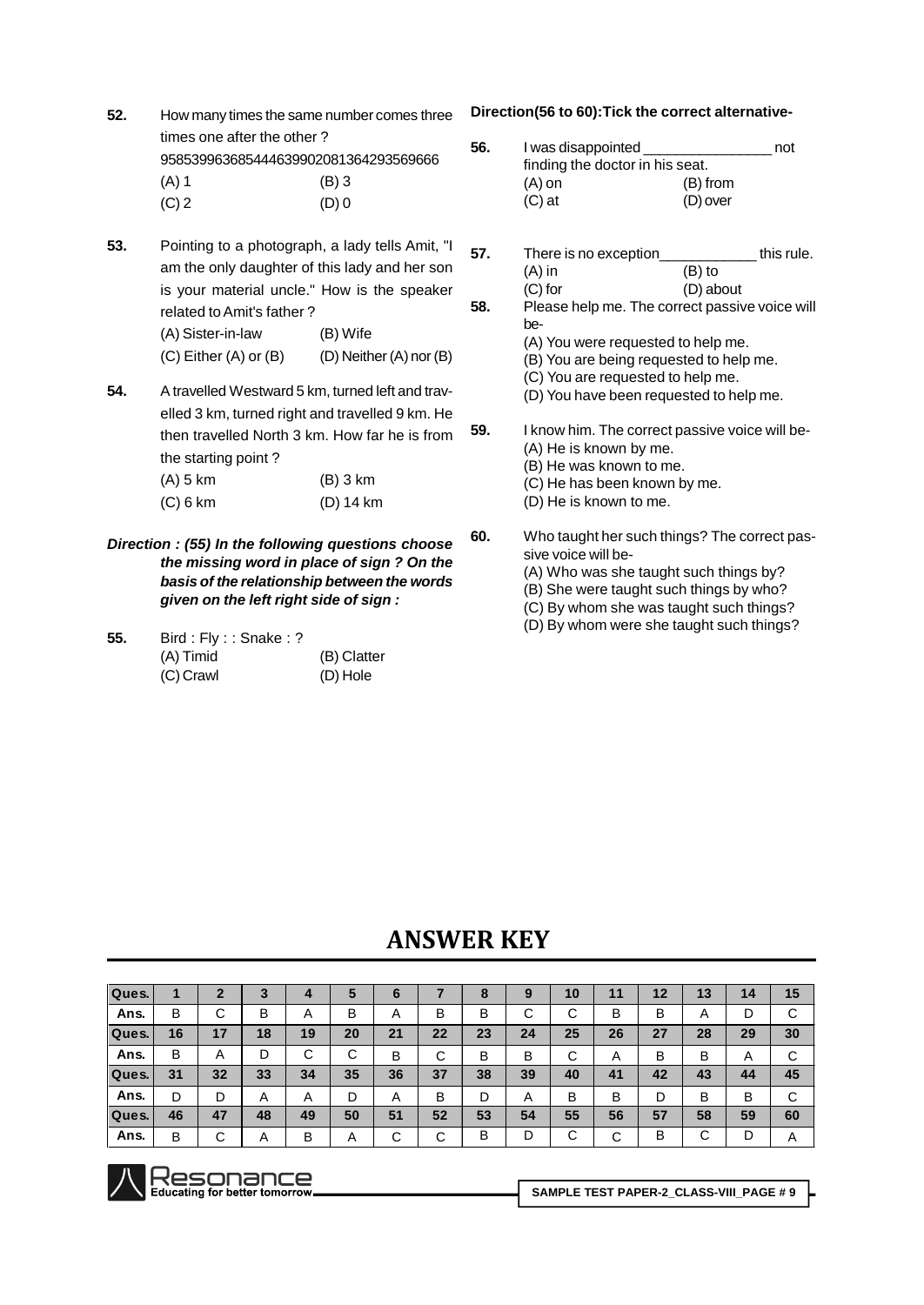**1.** If the area of a circle is 100 times the area of 7. another circle, then the ratio of circumferences of circles is :

- $(A) 10 : 1$  (B) 1 : 10  $(C) 5 : 1$  (D) 1 : 5
- **2.** If  $3\frac{2}{5} = 3 + x$ , then x equals :
	- (A)  $\frac{3}{5}$ (B)  $\frac{1}{5}$
	- (C)  $\frac{2}{5}$ (D)  $3\frac{2}{5}$ 5
- **3.** Samon travelled 5 km 52 m by bus, 2 km 265 m by car and the rest 1 km 30 m he walked. Total distance travelled by him is : (A) 8.347 km (B) 8.000 km **10.** (C) 8.925 km (D) 9.000 km
- **4.** The number 35, 105, 385 is divisible by : (A) 5 (B) 7  $(C)$  both 5 & 7  $(D)$  None of these 11.
- **5.** Measure of  $x^{\circ}$  in the given figure is :



**6.** In the diagram,  $\ell$  and m are parallel line. The **13.** sum of the angles A, B and C marked in the diagram is :



- **7.** An angle is equal to five times its complement.<br>Determine its measure.<br>(A) 60° (B) 75° Determine its measure. (C) <sup>15</sup>° (D) <sup>30</sup>° **8.** Aladder25mlongreaches awindowof a building 20 m above the ground. Determine the distance of the foot of the ladder from the building. (A) 5 m (B) 10 m (C) 15 m (D) 25 m **9.** If the supplement of an angle is three times its complement, then angle is :  $(A)$  40 $^{\circ}$  $^{0}$  (B) 35<sup>0</sup>
	- $(C) 50^{\circ}$  $(D)$  45<sup>0</sup>
	- **10.** Median of the values 37,31, 42, 43, 46, 25, 39, 45, 32 is : (A) 29 (B) 39 (C) 37 (D) None of these
	- **11.** An image formed by a plane mirror is : (A) upside down. (B) equidistant from mirror as the object.
		- (C) smaller than the object
		- (D) not lateraly inverted
- **12.** Transparent glassses which are thicker in the middle than at the edges are : (A) concave lenses (B) concave mirrors
	- (C) convex mirrors (D) convex lenses
	- **13.** Electric bell
		- (A) has filament
		- (B) has an electromagnet
		- (C) works on heating effect of current
		- (D) none of these
- **14.** Speed of 90 km/h when expressed in m/s is : (A) 2.5 (B) 25 (C) 250 (D) 2500

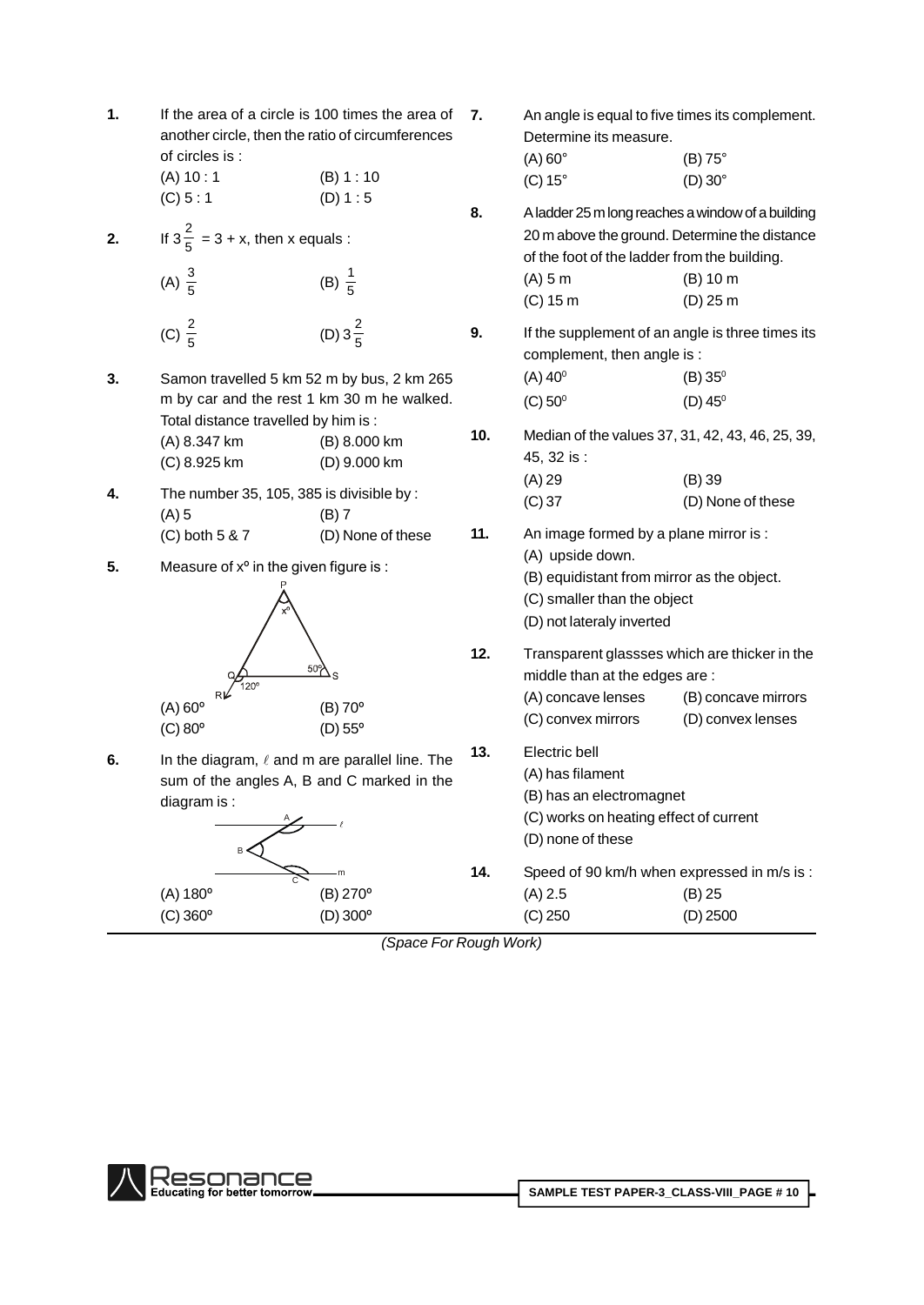| 15. | The speed of the car is 30 km/h. So, in 30     |                     | 23. | Part of air that supports burning:                 |                   |
|-----|------------------------------------------------|---------------------|-----|----------------------------------------------------|-------------------|
|     | minutes the distance covered by this car is :  |                     |     | (A) Nitrogen                                       | (B) Oxygen        |
|     | (A) 10 km.                                     | (B) 5 km.           |     | (C) carbon dioxide                                 | (D) None of these |
|     | (C) 12 km.                                     | (D) 15 km.          | 24. | The material that settles at bottom when waste     |                   |
| 16. | Air expands on :                               |                     |     | water stands still is called -                     |                   |
|     | (A) Cooling                                    | (B) Heating         |     | (A) scum                                           | (B) sludge        |
|     | $(C)$ Both $(A)$ and $(B)$                     | (D) None of these   |     | (C) sewer                                          | (D) none of these |
| 17. | The temperature which has the same value on    |                     | 25. | An example of a base which is without a metal      |                   |
|     | celsius and fahrenheit scales is:              |                     |     | atom, is -                                         |                   |
|     | $(A) - 40$                                     | $(B) - 20$          |     | (A) sodium hydroxide                               |                   |
|     | $(C)$ 0                                        | $(D)$ 40            |     | (B) magnesium hydroxide                            |                   |
| 18. | 1 Joule is equal to:                           |                     |     | (C) ammonium hydroxide.                            |                   |
|     | $(A)$ 9.8 m/s <sup>2</sup> .                   | (B) 100,000 erg.    |     | (D) potassium hydroxide                            |                   |
|     | (C) 1,000,000 erg.                             | (D) 10,000,000 erg. | 26. | The aqueous solution of sulphur dioxide is -       |                   |
| 19. | A bad conductor of electricity is :            |                     |     | (A) acidic in nature.                              |                   |
|     | (A) distilled water.                           |                     |     | (B) basic in nature                                |                   |
|     | (B) sulphuric acid in distilled water.         |                     |     | (C) neutral in nature                              |                   |
|     | (C) common salt in distilled water.            |                     |     | $(D)$ Both $(A)$ & $(B)$                           |                   |
|     | (D) sodium hydroxide in distilled water.       |                     | 27. | The process of obtaining jute fibres from its stem |                   |
| 20. | Waves of frequency greater than 20,000 Hz are  |                     |     | is known as -                                      |                   |
|     | called as :                                    |                     |     | (A) bales.                                         | (B) gunning.      |
|     | (A) panasonic                                  | (B) ultrasonic      |     | (C) bobbing.                                       | (D) retting.      |
|     | (C) sonic                                      | (D) infrasonic      | 28. | When an acid and a base react, the temperature     |                   |
| 21. | Small droplets are seen on the bottle of water |                     |     | of reaction mixture                                |                   |
|     | when removed from refrigerator due to -        |                     |     | (A) increases                                      | (B) decreases     |
|     | (A) deposition of water                        |                     |     | (C) remains unchanged (D) none of these            |                   |
|     | (B) condensation of water vapour from          |                     | 29. | In acid, methyl orange turns -                     |                   |
|     | surroundings<br>(C) evaporation of water       |                     |     | (A) yellow                                         | (B) green         |
|     | (D) None of these                              |                     |     | $(C)$ red                                          | (D) white         |
| 22. | When water solidifies its volume:              |                     | 30. | When an acid is slowly added to water -            |                   |
|     | (A) increases                                  |                     |     | (A) it releases heat                               |                   |
|     | (B) increases first then decreases             |                     |     | (B) it absorbs heat                                |                   |
|     | (C) decreases                                  |                     |     | (C) there is no heat change                        |                   |
|     | (D) No effect                                  |                     |     | (D) none of these                                  |                   |
|     |                                                |                     |     |                                                    |                   |

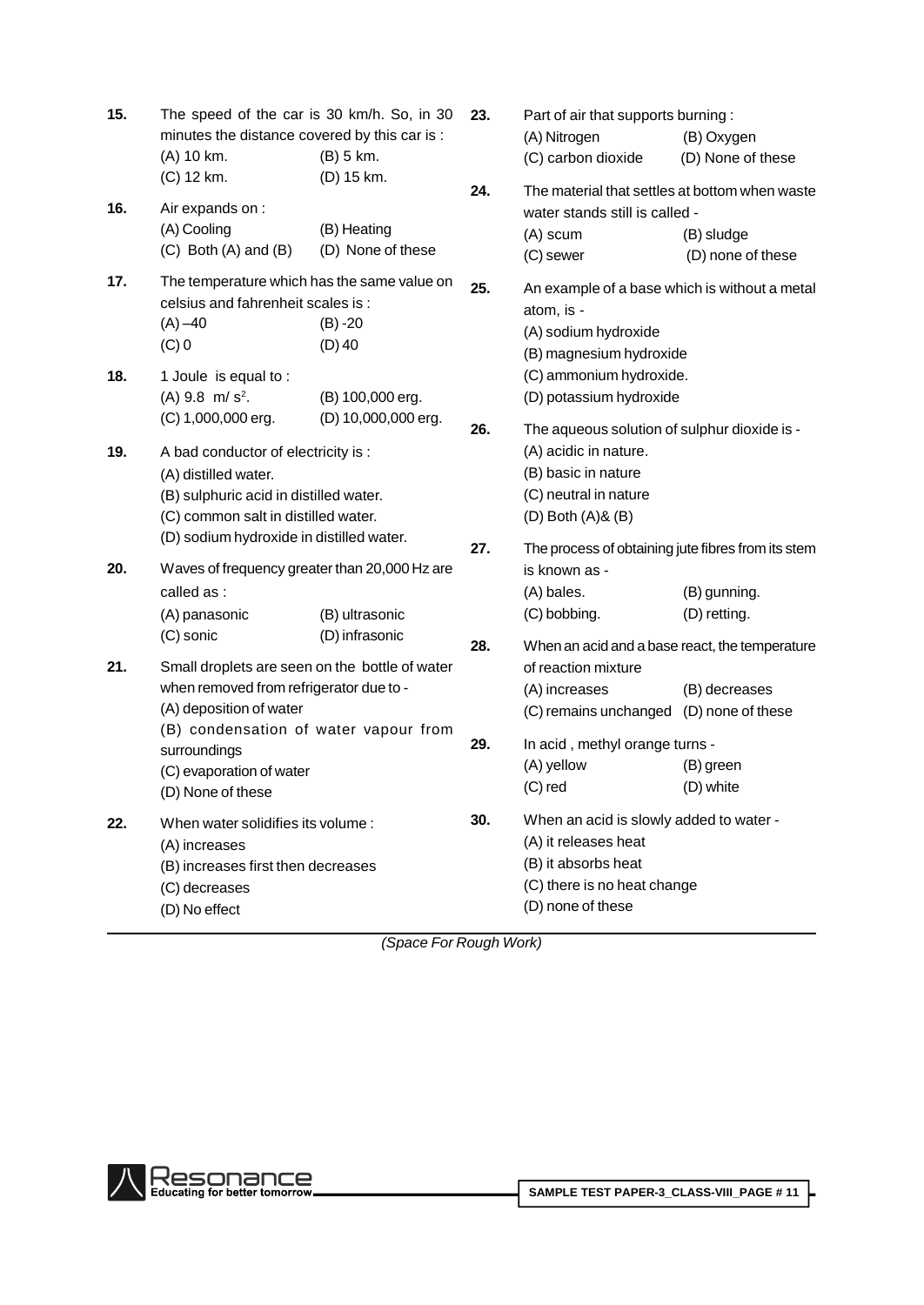|                                                                                                                                                                                                                                |                                  |                                                                                                                                                                                                                                                                                                                                                                                                    | (A) 21%<br>(C) 0.93%                                                                                                 | (B) 0.03%<br>(D) 1%                                                                                                                           |  |
|--------------------------------------------------------------------------------------------------------------------------------------------------------------------------------------------------------------------------------|----------------------------------|----------------------------------------------------------------------------------------------------------------------------------------------------------------------------------------------------------------------------------------------------------------------------------------------------------------------------------------------------------------------------------------------------|----------------------------------------------------------------------------------------------------------------------|-----------------------------------------------------------------------------------------------------------------------------------------------|--|
| (D) physical process<br>Amoeba takes food through-<br>(A) Probosis<br>(C) Cilia                                                                                                                                                | (B) Pseudopodia<br>(D) Tentacles | 41.                                                                                                                                                                                                                                                                                                                                                                                                | (A) Guru Arjun Dev                                                                                                   | Under Which Guru Khalsa revolted against<br>Mughal authority & declared their soverign rule<br>by striking coins in the name of other Gurus - |  |
| which helps in<br>(A) respiration                                                                                                                                                                                              | (B) feeding                      |                                                                                                                                                                                                                                                                                                                                                                                                    | (B) Guru Govind Singh<br>(C) Guru Banda Bahadur<br>(D) Guru Nanak                                                    |                                                                                                                                               |  |
| (A) valves.<br>(C) capillaries.                                                                                                                                                                                                | (B) muscles.<br>(D) platelets.   | 42.                                                                                                                                                                                                                                                                                                                                                                                                | Which city is called the city of ruins?<br>(A) Hampi<br>(C) Surat                                                    | (B) Vijay nagar<br>(D) Bangalore                                                                                                              |  |
| The main respiratory organs of a cockroach are-<br>(A) lungs<br>(B) trachea<br>$(C)$ skin<br>(D) gills<br>The process of soil formation by breaking -<br>down of rocks by the action of wind, water<br>and climate is called - |                                  | 43.                                                                                                                                                                                                                                                                                                                                                                                                | Name the Tughlaq Sultan famous for his ambi-<br>tious schemes and unique experiments -<br>(A) Firoz - Shah - Tughluq |                                                                                                                                               |  |
|                                                                                                                                                                                                                                |                                  |                                                                                                                                                                                                                                                                                                                                                                                                    | (B) Ghiyas -ud-din Tughluq<br>(C) Muhammad - bin-Tughluq<br>(D) Sikandar Lodi                                        |                                                                                                                                               |  |
| (C) Filtration                                                                                                                                                                                                                 | (D) Evaporation                  | 44.                                                                                                                                                                                                                                                                                                                                                                                                | is -                                                                                                                 | The country with largest railway network in Asia                                                                                              |  |
|                                                                                                                                                                                                                                |                                  |                                                                                                                                                                                                                                                                                                                                                                                                    | (A) Japan<br>(C) China                                                                                               | (B) India<br>(D) Pakistan                                                                                                                     |  |
| (C) fragmentation.<br>(D) sporogenesis.                                                                                                                                                                                        |                                  | 45.                                                                                                                                                                                                                                                                                                                                                                                                | developed in -                                                                                                       | Basholi style of miniature painting was                                                                                                       |  |
| walls.<br>(A) thin                                                                                                                                                                                                             | (B) thick                        |                                                                                                                                                                                                                                                                                                                                                                                                    | (B) Delhi<br>(C) Himachal Pradesh<br>(D) Jammu & Kashmir                                                             |                                                                                                                                               |  |
| $(C)$ no                                                                                                                                                                                                                       | (D) double                       | 46.                                                                                                                                                                                                                                                                                                                                                                                                |                                                                                                                      | The construction of Qutub-Minar was completed                                                                                                 |  |
| Stomach secretes -<br>(B) dilute sulphuric acid<br>(C) dilute citric acid<br>(D) dilute nitric acid                                                                                                                            |                                  |                                                                                                                                                                                                                                                                                                                                                                                                    | by –<br>(A) Qutabud- din-Aibak<br>(B) Shamsud-din-Iltutmish.<br>(C) Bahaud- din-Balban<br>(D) Aram Shah.             |                                                                                                                                               |  |
|                                                                                                                                                                                                                                | (A) Weathering                   | Polar bears have a layer of fat under their skins<br>(C) temperature control (D) protection<br>Arteries and veins are joined by a network of -<br>(B) Erosion<br>Two parents take part in the event of -<br>(A) asexual reproduction.<br>(B) sexual reproduction.<br>Blood vessels which carry oxygen rich blood<br>from heart to all parts of the body have<br>(A) concentrated hydrochloric acid |                                                                                                                      | (A) Rajasthan<br>(Snaco For Dough Work)                                                                                                       |  |

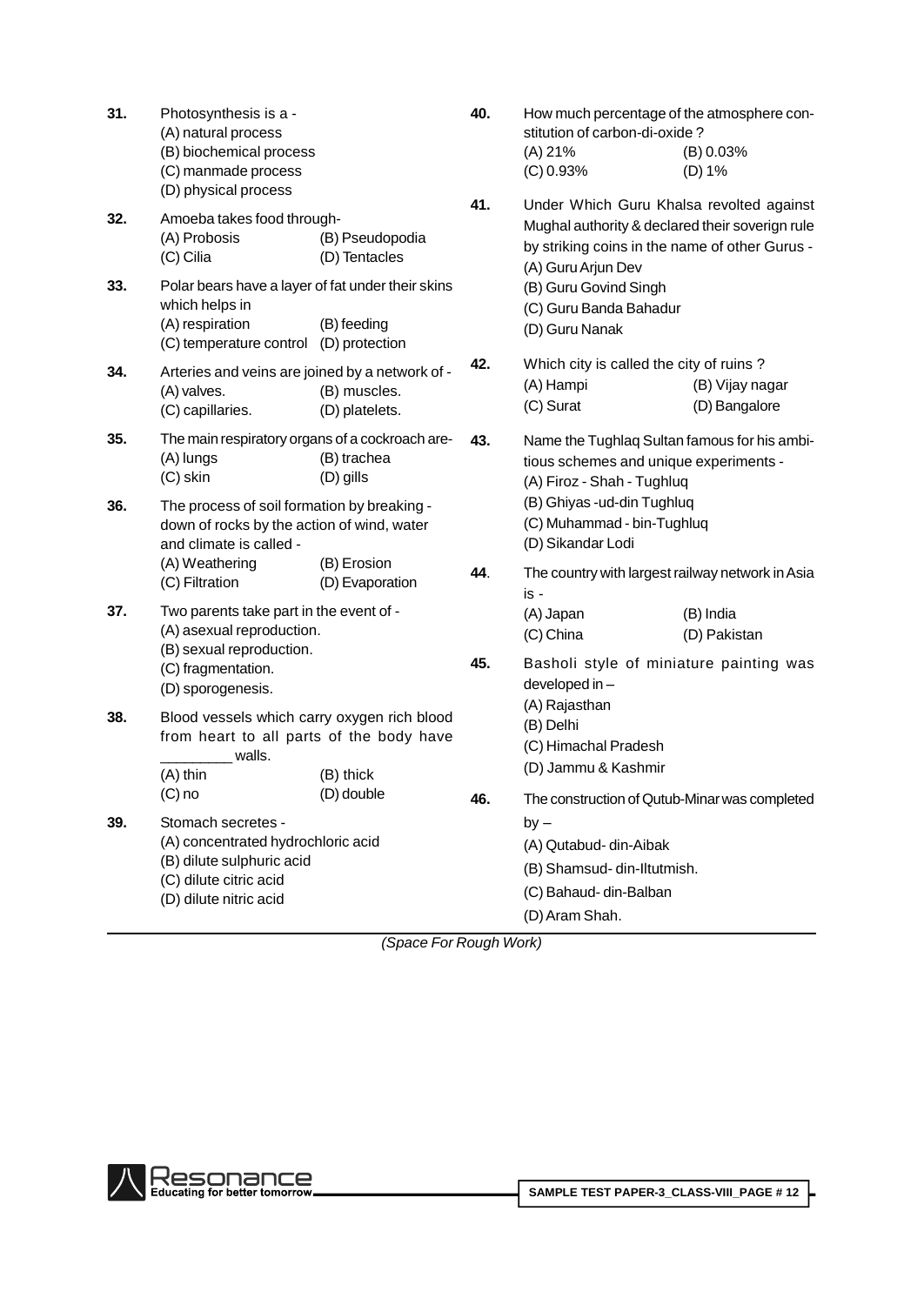| 47. | Erosion breaks the roof of the sea arches and<br>only walls are left. These walls like features are<br>called:                                                        |                                                                          | <b>Direction</b> |
|-----|-----------------------------------------------------------------------------------------------------------------------------------------------------------------------|--------------------------------------------------------------------------|------------------|
|     | (A) sea cliffs<br>(C) stacks                                                                                                                                          | (B) caves<br>(D) beaches.                                                | 51.              |
| 48. | Cooling of molten magma inside the earth's<br>surface is known as:<br>(A) extrusive rocks<br>(B) intrusive rocks<br>(C) sedimentary rocks<br>(D) metamorphic rocks    |                                                                          | 52.              |
| 49. | The first autobiography of a woman titled "Amar<br>Jiban" was written by<br>(A) Rashsundari Devi<br>(B) Sakuntla Devi<br>(C) Vijay Laxmi Pandit<br>(D) Sarojini Naidu |                                                                          | 53.              |
| 50. | Match the following with the code given below:<br>Column A<br>a. Argentina<br>b. Australia<br>c. North America<br>d. South Africa<br>$(A)$ a(ii), b(i), c(iv), d(iii) | <b>Column B</b><br>(i) Down<br>(ii) Pampas<br>(iii) Veld<br>(iv) Prairie | <b>Directio</b>  |
|     | $(B)$ a(iii), b(i), c(iii), d(iv)<br>$(C)$ a(i), b(ii), c(iii), d(iv)                                                                                                 |                                                                          | 54.              |

**Crions (51) :** Find the missing term :

| 8<br>я    |           |
|-----------|-----------|
| (A) 125   | (B) 216   |
| $(C)$ 121 | $(D)$ 225 |
|           |           |

**52.** A rabbit runs 30' towards East and turns to right, runs 20' and turns to right, runs 19' and again turns to left, runs 15' and then turns to left, runs 22' and finally turns to left and runs 16'. Now, which direction is the rabbit facing ?

| (A) East  | (B) West  |
|-----------|-----------|
| (C) North | (D) South |

**53. Bank** is related to **'Money'** in the same way as **'Transport'** is related

| (A) Goods   | (B) Road  |
|-------------|-----------|
| (C) Terrace | (D) Floor |

**Crion : (54)** In the following questions, choose the correct mirror image from alternatives A, B, C, and D of the figure (X).



(Space For Rough Work)



(D) a(iv), b(i), c(ii), d(iii)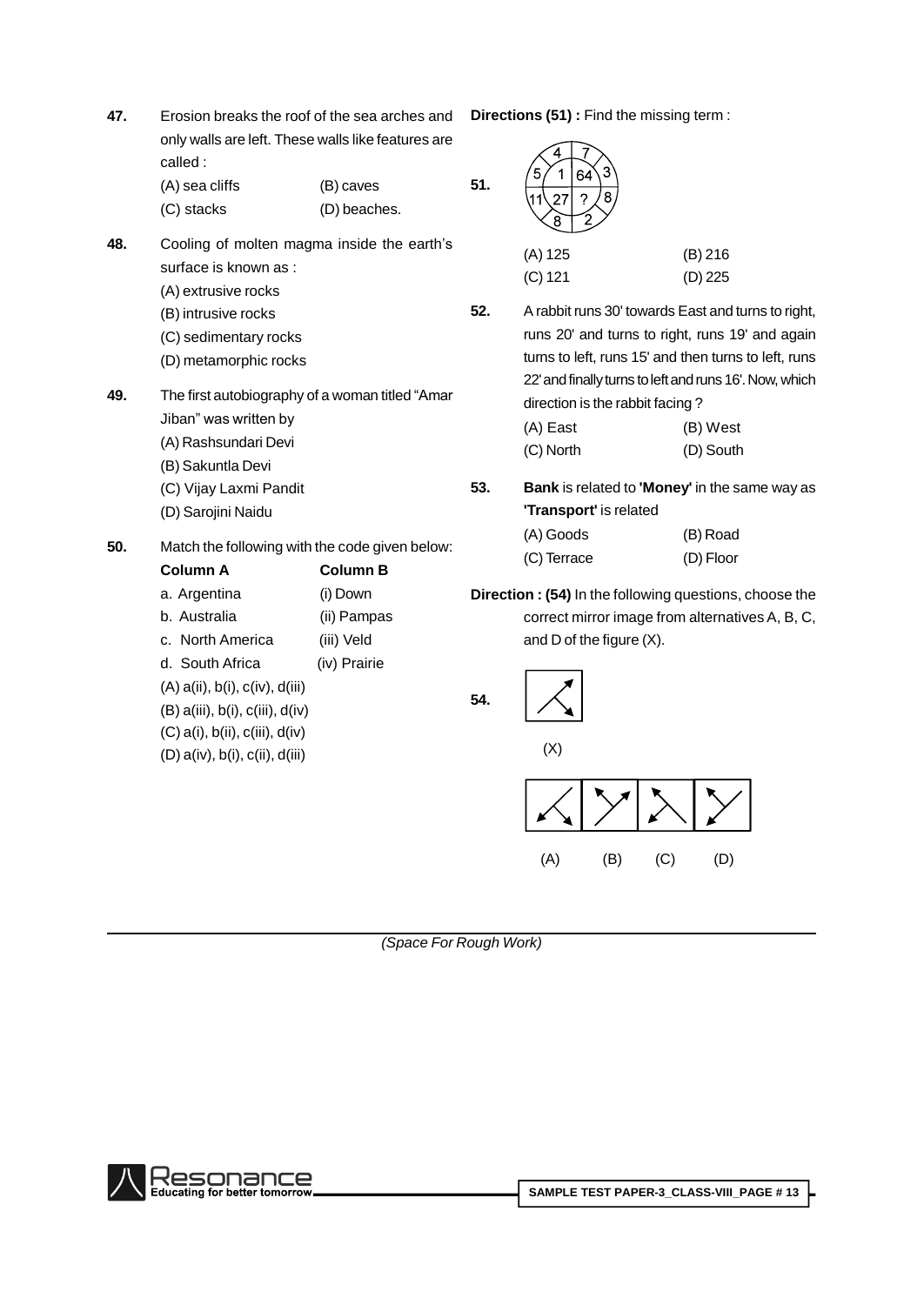**Direction (55):** Find the missing numbers :



### **Direction(56 to 60):Tick the correct alternative-**

- **56.** The much-awaited film (A) releasing on 21st May. (B) release on 21st May. (C) releases on 21st May.
	- (D) will have released on 21st May.
- **57.** Many board games and computer games (A) are enjoyable even if educational.

(B) are not only enjoyable however also educational.

- (C) are not only enjoyable moreover also educational.
- (D) are not only enjoyable but also educational.
- 
- **58.** Rashmi doesn't like (A) watching movies (B) watched movies.
	- (C) watch movies.

(D) doing watching movies.

- **59.** The thieves entered (A) the house. (B) into the house. (C) at the house. (D) with the house.
- **60.** Riya asked Shreya," Are you aware of this route?". Indirect speech is

(A) Riya asked Shreya that is she aware of this route. (B) Riya asked Shreya whether she were aware of that route.

(C) Riya asked Shreya was she aware of that route.

(D) Riya asked Shreya whether she was aware of that route.

# **KEY**

| Ques. |                |          |            |        |          | о        |    |    |        | 10     | 11     | 12     | ао<br>נ ו | 14     | 15 |
|-------|----------------|----------|------------|--------|----------|----------|----|----|--------|--------|--------|--------|-----------|--------|----|
| Ans.  | $\overline{A}$ |          | $\sqrt{ }$ | ັ      | В        | U        | В  | ⌒  | D      | в      | В      | ◡      | B         | B      | D  |
| Ques. | 16             |          | 18         | 19     | 20       | 21       | 22 | 23 | 24     | 25     | 26     | 27     | 28        | 29     | 30 |
| Ans.  | в              | <u>r</u> |            | А      | В        | в        | A  | в  | в      | ~<br>ື | A      | D      | <u>r</u>  | ∼<br>ັ | A  |
| Ques. | 31             | 32       | 33         | 34     | 35       | 36       | 37 | 38 | 39     | 40     | 41     | 42     | 43        | 44     | 45 |
| Ans.  | в              | в        | ັ          | ~<br>ີ | В        | <u>r</u> | в  | в  | A      | в      | ∼<br>u | A      |           | ∼<br>ື | C  |
| Ques. | 46             | 47       | 48         | 49     | 50       | 51       | 52 | 53 | 54     | 55     | 56     | 57     | 58        | 59     | 60 |
| Ans.  | в              | ~        | Р<br>D     | A      | <u>r</u> | в        | ⌒  | -  | ~<br>u | в      | ∼<br>u | в<br>ш | <b>n</b>  | A      | D  |

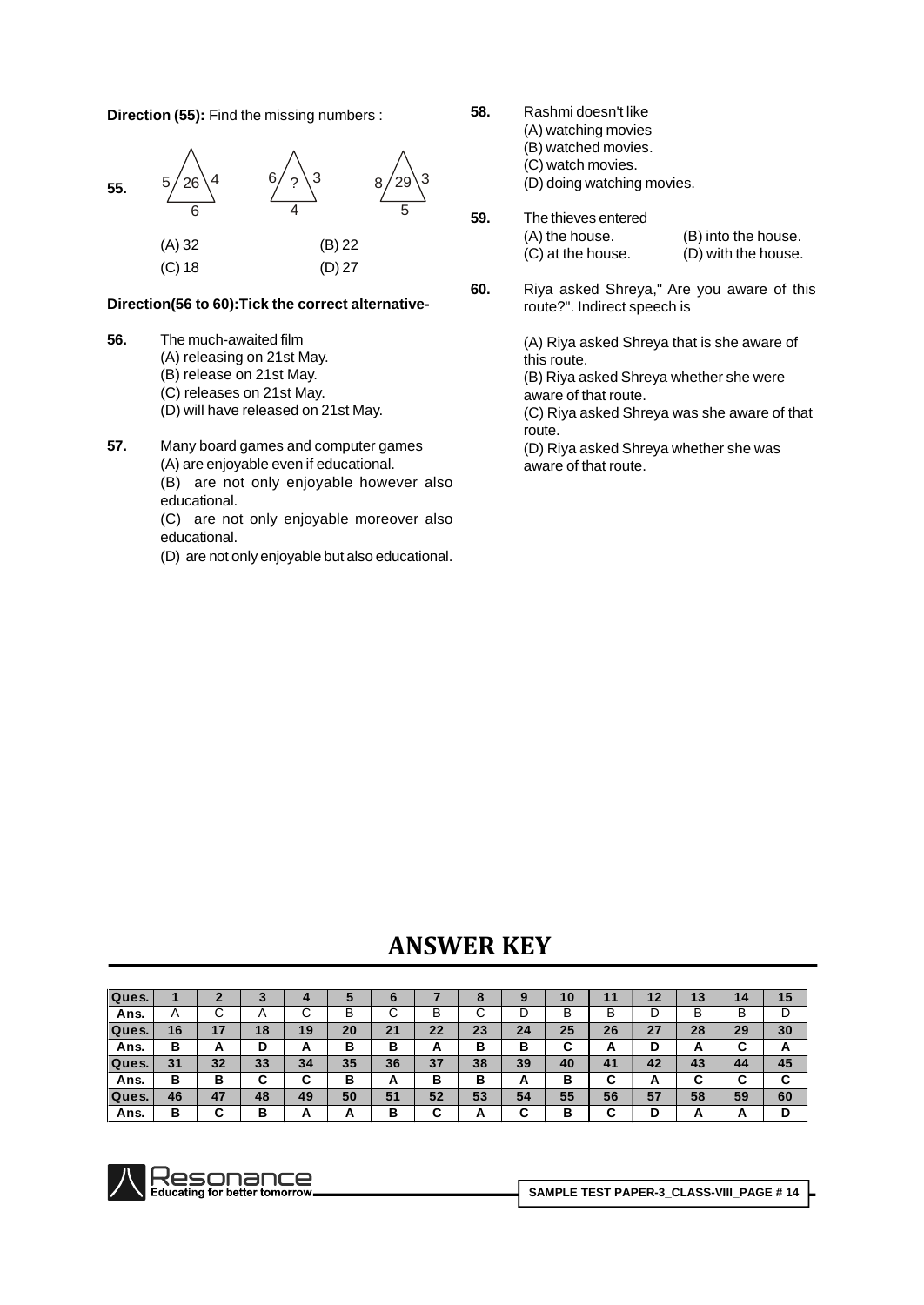| $\ddot{\mathbf{1}}$ . | Value of $\left\{6^{-1} + \left(\frac{3}{2}\right)^{-1}\right\}^{-1}$ is :<br>(A) $\frac{2}{3}$ (B) $\frac{5}{6}$<br>(C) $\frac{6}{5}$                                               | (D) $\frac{3}{2}$                         | 6.  | Which of the following can not be the probability<br>of any events.<br>$(A)$ 1<br>(C) $\frac{2007}{2008}$                                                                                                                                                                        | $(B)$ 0<br>(D) $\frac{1001}{1000}$ |
|-----------------------|--------------------------------------------------------------------------------------------------------------------------------------------------------------------------------------|-------------------------------------------|-----|----------------------------------------------------------------------------------------------------------------------------------------------------------------------------------------------------------------------------------------------------------------------------------|------------------------------------|
| 2.                    | The value of $(-5)+(-4)-(-4)-(-5)+(-5)$ +<br>$(-4)-(-5)-(-4)$ is :<br>$(A)$ 0<br>$(C) - 4$                                                                                           | $(B)$ 4<br>$(D) - 5$                      | 7.  | One fourth of a number exceeds one fifth of its<br>succeeding number by 3. Find the number.<br>(A) 65<br>$(C)$ 32                                                                                                                                                                | (B) 64<br>(D) None of these        |
| 3.                    | $5 - \left  \frac{3}{4} + \left  2 \frac{1}{2} - \left( 0.5 + \frac{1}{6} - \frac{1}{7} \right) \right  \right $ is equal to :<br>(A) $2\frac{23}{84}$<br>(C) $3\frac{3}{10}$        | (B) $3\frac{1}{6}$<br>(D) $5\frac{1}{10}$ | 8.  | Three out of the following four expression are<br>exactly equal. Find the expression, which is<br>not equal to the other three.<br>(A) $12^2 \div 16 + 7 \times 3$<br>(B) $16 \times 9 \div 12 + 9 \times 2$<br>(C) $18^2 \div 12 + 3$<br>(D) $18 \times 6 \div 12 + 7 \times 2$ |                                    |
| 4.                    | Value of a & b in the expression $\frac{7}{15} = \frac{35}{9} = \frac{-63}{b}$<br>is:<br>$(A)$ a = 55 & b = -120                                                                     |                                           | 9.  | The value of x in $\frac{3}{x+1} = \frac{5}{7x+1}$ will be :<br>(A) 1/2<br>(C) 1/8                                                                                                                                                                                               | (B) 1/3<br>(D) 1/4                 |
| 5.                    | (B) $a = 75$ & $b = -135$<br>(C) $a = 45$ & $b = -75$<br>(D) None of these<br>If the selling price of 5 articles is same as the<br>cost price of 6 articles then the gain percentage |                                           | 10. | Ekta drives a car with a speed of 48 km./hr.<br>and covers a fixed distance in 10 hrs., if the<br>same distance is to be covered in 8 hrs., How<br>much speed should Ekta increare.<br>(A) 60 km/hr.<br>(C) 24 km/hr.                                                            | (B) 36 km/hr.<br>(D) 12 km/hr.     |
|                       | is:<br>(A) 1%<br>$(C)$ 10%                                                                                                                                                           | (B) 5%<br>(D) 20%                         | 11. | Which of the following quantity remains the same<br>when light goes from one medium to another<br>medium?<br>(A) Speed<br>(C) Wavelength                                                                                                                                         | (B) Frequency<br>(D) Intensity     |

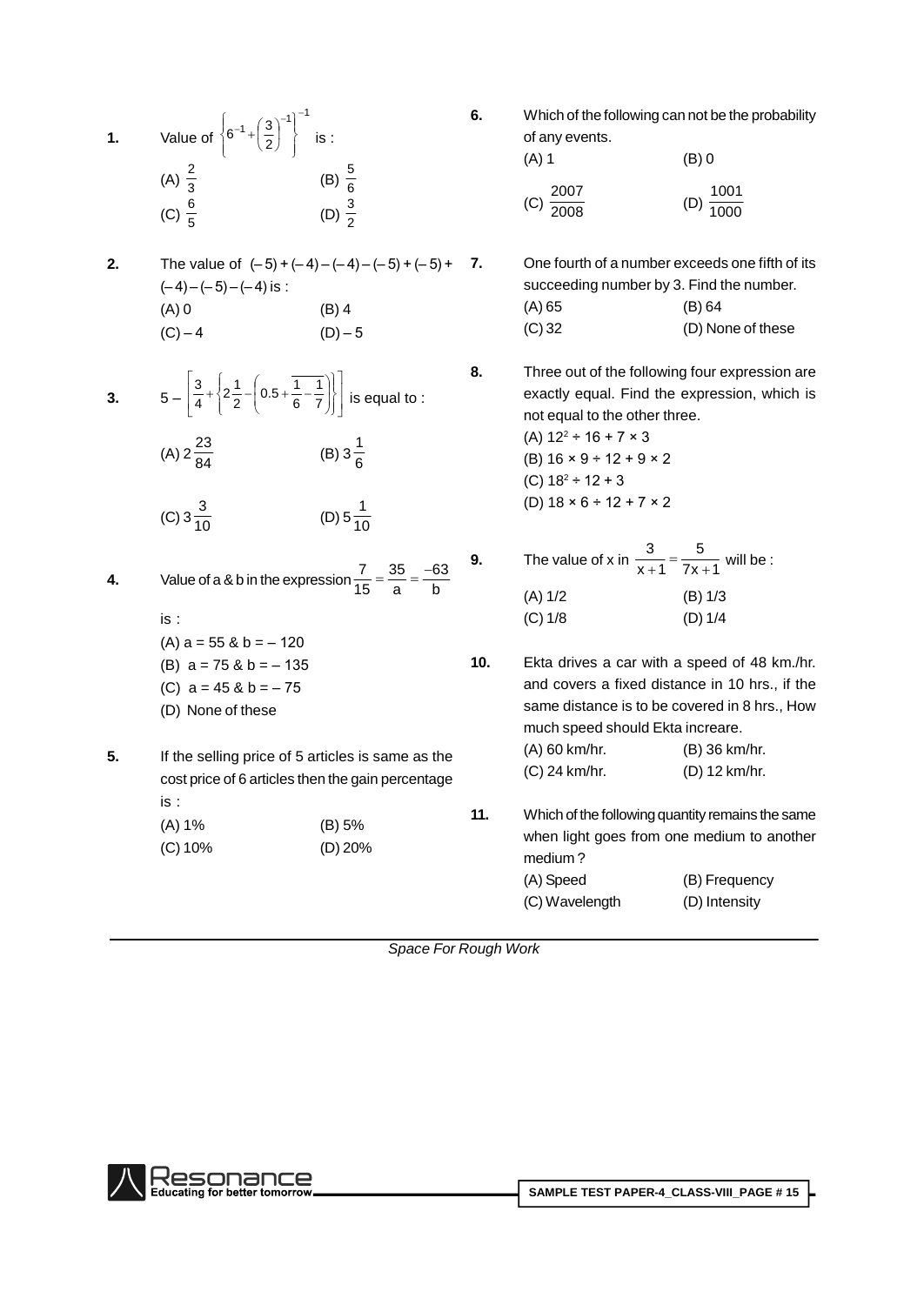**12.** Which of the following is correct symbol of **16.** Rheostat :



- **13.** A boy is suffering from fever and doctor said that his body temperature is 105. Then temperature should be expressed in : that his body temperature is 105. T<br>temperature should be expressed in :<br>(A) °C (B) °F  $(C) K$  (D) all of these  $18.$
- **14.** From the following, which graph explains the variation of density of water with temperature ?





- **15.** When the object is at infinity, a concave mirror forms the image at :
	- (A) focus
	- (B) centre of curvature
	- (C) between focus and centre of curvature
	- (D) beyond centre of curvature
- **16.** When two bodies are rubbed against each other: (A) they acquire equal and similar charges (B) they acquire equal and opposite charges (C) they acquire different charges in different amounts depending upon their masses (D) they do not acquire any charge
- **17.** When an uncharged body touches a charged body :

(A) uncharged body acquires similar charge (B) uncharged body acquires an equal and opposite charge

(C) charged body acquires opposite charge

- (D) uncharged body does not acquire any charge
- **18.** In an electric fan :

(A) mechanical energy is converted into electrical energy

(B) electrical energy is converted into mechanical energy

(C) electrical energy is converted into heat energy

(D) heat energy is converted into electrical energy

**19.** Which of the two carsAand B whose distance time graphs are given is faster :



(A) A (B) B (C)Both have equal speed (D) None of these

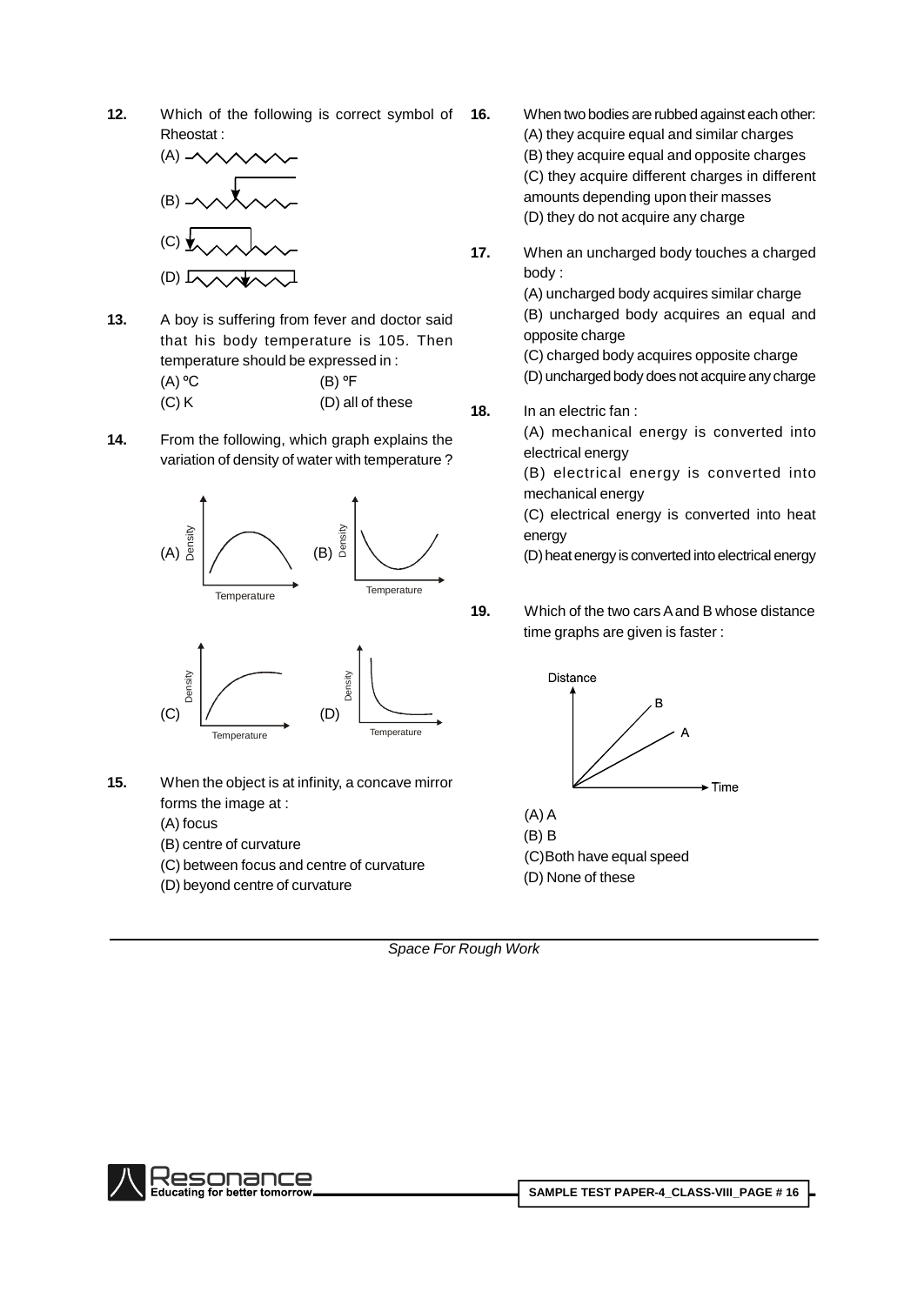| 20. | Which frequency of sound will be heard by us?<br>(A) 10 Hz<br>$(C)$ 18 Hz                                                                                                            | (B) 16 Hz<br>(D) 25 Hz                               | 28.        | The acid present in lemon is :<br>(A) citric acid<br>(C) acetic acid                                                                                                                                  | (B) oxalic acid<br>(D) hydrochloric acid                 |
|-----|--------------------------------------------------------------------------------------------------------------------------------------------------------------------------------------|------------------------------------------------------|------------|-------------------------------------------------------------------------------------------------------------------------------------------------------------------------------------------------------|----------------------------------------------------------|
| 21. | The acid present in aerated drinks is -<br>(A) citric acid<br>(C) amino acid                                                                                                         | (B) carbonic acid<br>(D) acetic acid                 | 29.        | CuO + (X) $\longrightarrow$ CuSO <sub>4</sub> + H <sub>2</sub> O. Here (X) is :<br>(A) $CuSO4$<br>(C) H <sub>2</sub> SO <sub>4</sub>                                                                  | $(B)$ HCI<br>(D) HNO <sub>3</sub>                        |
| 22. | If H <sup>+</sup> ions are more than OH <sup>-</sup> ions in a solution,<br>then the solution is -<br>(A) neutral<br>(C) acidic                                                      | (B) basic<br>(D) None of these                       | 30.        | Eri is a type of -<br>(A) silk<br>(C) cotton                                                                                                                                                          | (B) wool<br>(D) None of these                            |
| 23. | Alkalis are the bases, which are<br>(A) soluble in water<br>$(C)$ both $(A)$ and $(B)$                                                                                               | (B) insoluble in water<br>(D) None of these          | 31.        | Valves present in -<br>(A) veins<br>(C) both of these                                                                                                                                                 | (B) Artery<br>(D) none of these                          |
| 24. | Aqua regia is mixture of -<br>(A) conc. HCl & conc. $HNO3(1:3 by volume)$<br>(B) conc. $HNO3$ & conc. HCl (1:3 by volume)<br>(C) equal volumes of conc. HNO <sub>3</sub> & conc. HCI |                                                      | 32.<br>33. | Which blood group is universal acceptor?<br>$(A)$ O<br>$(C)$ A                                                                                                                                        | $(B)$ AB<br>$(D)$ B                                      |
| 25. | (D) conc. $HNO3$ and conc. $H2SO4$ (1:3 by volume)<br>Lime water is:                                                                                                                 |                                                      |            | Which gas is said to be known as "green house<br>gas?<br>$(A)$ O <sub>2</sub>                                                                                                                         | (B) CO <sub>2</sub>                                      |
| 26. | (A) dilute solution of $Ca(OH)_{2}$<br>(B) $Mg(OH)$ <sub>2</sub> solution<br>(C) NaOH solution<br>(D) KOH solution<br>The constituent of air that supports combustion                |                                                      | 34.        | $(C) N_2$<br>Which cell organelle is responsible for<br>photosynthesis?<br>(A) Chloroplast<br>(C) Ribosome                                                                                            | (D) All of the above<br>(B) Mitochondria<br>(D) Lysosome |
|     | is-<br>(A) oxygen<br>(C) carbon dioxide                                                                                                                                              | (B) nitrogen<br>$(D)$ (A) and (B) both               | 35.        | Camel is best adapted to desert habitat as :<br>(A) it can drink 50 litres of water at a time which<br>is evenly distributed in all its tissues.<br>(B) it excretes very small amount of water during |                                                          |
| 27. | Chemical formula of baking soda is:<br>$(A)$ MgSO <sub>4</sub><br>$(C)$ NaHCO <sub>3</sub>                                                                                           | $(B)$ Na <sub>2</sub> CO <sub>3</sub><br>(D) $MgCO3$ |            | urination.<br>(C) it can regulate its body temperature at a<br>wider range<br>(D) all are correct                                                                                                     |                                                          |

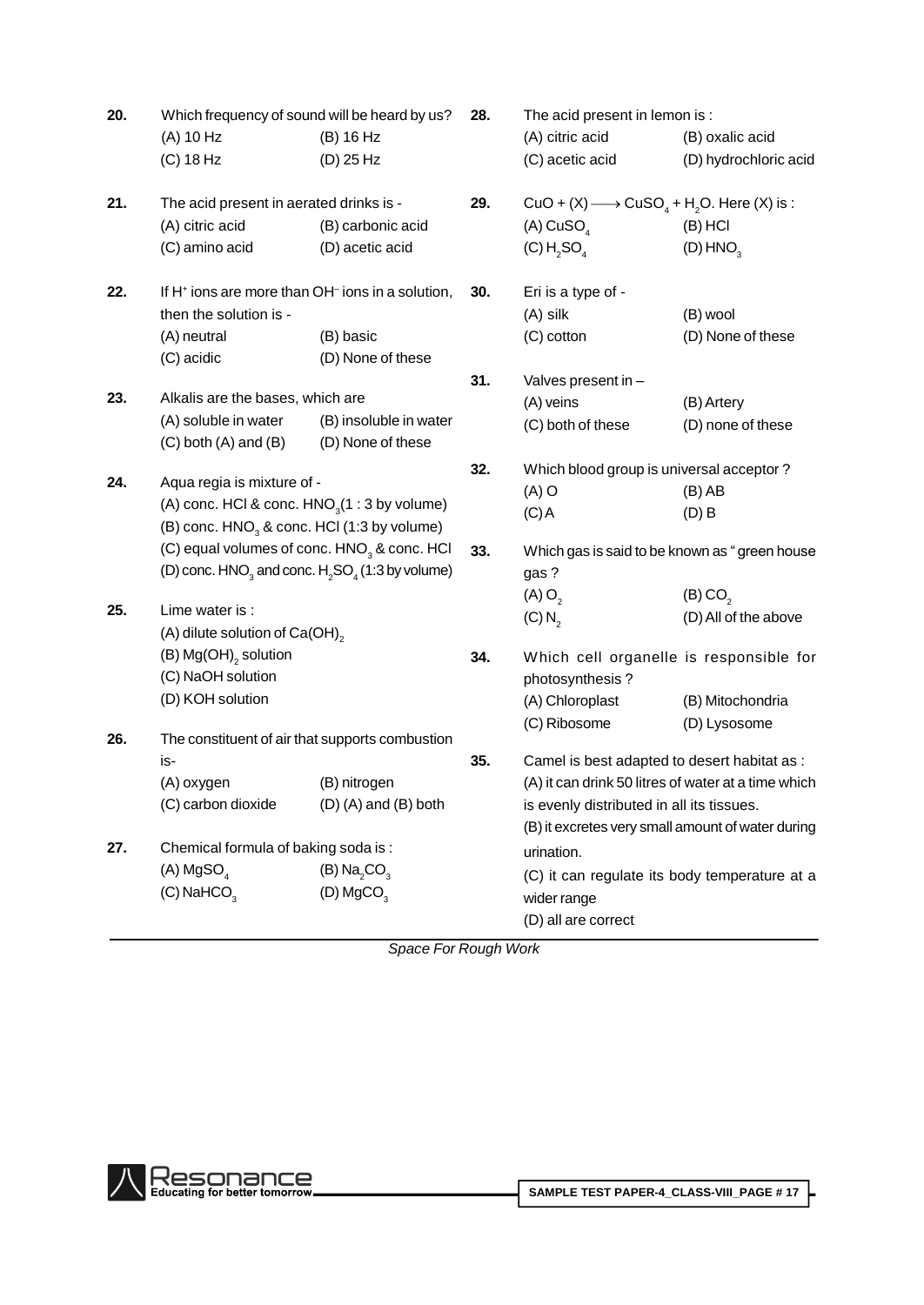| 36. | Look at the diagram given below.       |                                                 | 42. |                                                  | Earth's crust below the oceans is composed of - |  |  |
|-----|----------------------------------------|-------------------------------------------------|-----|--------------------------------------------------|-------------------------------------------------|--|--|
|     |                                        |                                                 |     | (A) Sedimentary rocks                            | (B) Igneous rocks                               |  |  |
|     |                                        |                                                 |     | (C) Metamorphic rocks (D) Both (B) and (C)       |                                                 |  |  |
|     | Animals<br>respire                     | Plants<br>respire                               |     | Which is the largest fresh water lake of India?  |                                                 |  |  |
|     |                                        |                                                 | 43. |                                                  |                                                 |  |  |
|     |                                        |                                                 |     | (A) Dal lake                                     | (B) Nanital<br>(D) Wular lake                   |  |  |
|     |                                        | The plants and animals are exchanging           |     | (C) Barapani                                     |                                                 |  |  |
|     |                                        | for their life processes to take place.         | 44. | Who is considered to be the architect of the     |                                                 |  |  |
|     | (A) space                              | (B) gases                                       |     | Indian Constitution?                             |                                                 |  |  |
|     | (C) nutrients                          | (D) shelter                                     |     | (A) B.R. Ambedkar                                | (B) Jawaharlal Nehru                            |  |  |
|     |                                        |                                                 |     | (C) Rajendra Prasad                              | $(D)$ B.N. Rao                                  |  |  |
| 37. |                                        | Respiratory organs of amphibians is/are :       |     |                                                  |                                                 |  |  |
|     | (A) Lungs                              | (B) Buccal cavity                               | 45. | Where is Manas Wild Life Sanctuary situated?     |                                                 |  |  |
|     | (C) Skin                               | (D) All of these                                |     | (A) Assam                                        | (B) Bihar                                       |  |  |
|     |                                        |                                                 |     | (C) Orissa                                       | (D) West Bengal                                 |  |  |
| 38. |                                        | Which of the following is an example of a       |     |                                                  |                                                 |  |  |
|     | decomposer in the food web?            |                                                 | 46. | The constitution was finally declared by         |                                                 |  |  |
|     | (A) A tree growing in a field          |                                                 |     | members of the constituent Assembly on?          |                                                 |  |  |
|     | (B) A grasshopper eating leaves        |                                                 |     | (A) 16 November, 1949                            |                                                 |  |  |
|     | (C) A seagull catching a fish          |                                                 |     | (B) 26 November, 1949                            |                                                 |  |  |
|     | (D) A fungus growing on dead bodies    |                                                 |     | (C) 26 January, 1950                             |                                                 |  |  |
|     |                                        |                                                 |     | (D) 24 January, 1950                             |                                                 |  |  |
| 39. |                                        | The heart beat of a young man is approximately: | 47. | Which of the following is not a temperate        |                                                 |  |  |
|     | (A) 70 times per minute                |                                                 |     | grassland?                                       |                                                 |  |  |
|     | (B) 72 times per minute                |                                                 |     | (A) South Africa                                 | (B) Australia                                   |  |  |
|     | (C) 80 times per minute                |                                                 |     | (C) Argentina                                    | (D) New Zealand                                 |  |  |
|     | (D) None of these                      |                                                 |     |                                                  |                                                 |  |  |
|     |                                        |                                                 | 48. | Which ruler first established his or her capital |                                                 |  |  |
| 40. |                                        | In which of the following animals bones are not |     | of Delhi?                                        |                                                 |  |  |
|     | present?                               |                                                 |     | (A) Tomar Rajputs                                | (B) Chauhan Rajput                              |  |  |
|     | (A) Earthworm                          | (B) Snail                                       |     | (C) Sisodiya Rajputs                             | (D) Afghan rulers                               |  |  |
|     | (C) Cockroach                          | (D) All of these                                |     |                                                  |                                                 |  |  |
|     | The Sikh Khalsa was founded by -       |                                                 | 49. | Name the highest official appointed by           |                                                 |  |  |
| 41. |                                        |                                                 |     | government at the Block level:                   |                                                 |  |  |
|     | (A) Guru Teg Bahadur<br>(B) Guru Nanak |                                                 |     | (A) Collector                                    |                                                 |  |  |
|     | (C) Guru Gobind Singh                  |                                                 |     | (B) Block officer                                |                                                 |  |  |
|     |                                        |                                                 |     | (C) Block development officer                    |                                                 |  |  |
|     | (D) Guru Hargobind                     |                                                 |     | (D) Block level officer                          |                                                 |  |  |